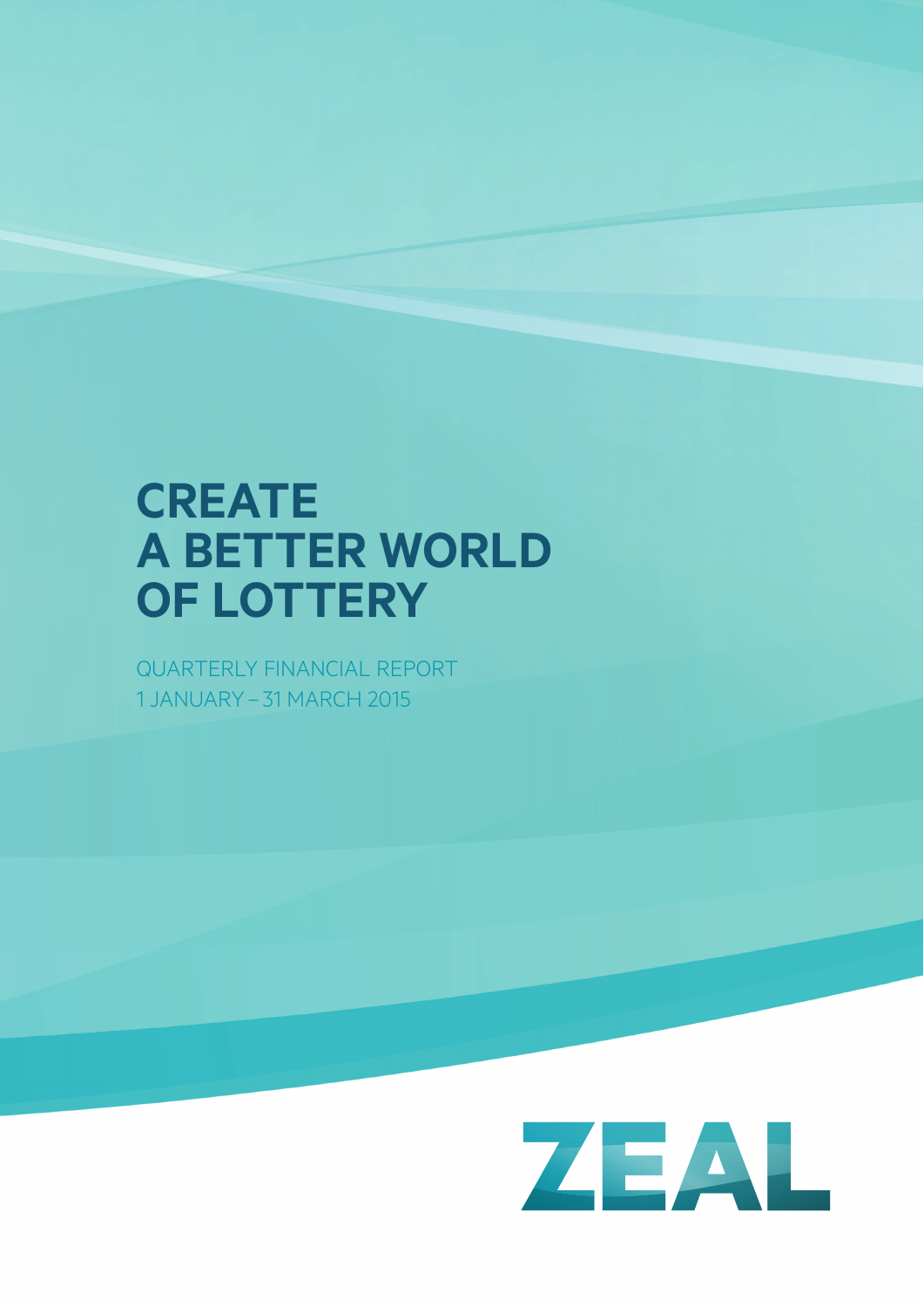ZEAL Network SE ("ZEAL Network" or "the Company") and its consolidated companies ("ZEAL" or "the Group") specialise in the area of online lottery. ZEAL offers consumer-facing lottery-based games as well as Business-to-Business (B2B) solutions, under several brands. Our vision is to create a better world of lottery. ZEAL Network was founded in Germany in 1999 and transferred its registration to London in February 2014. ZEAL operated until November 2014 under the name Tipp24 SE. Its shares are listed in the Prime Standard segment of the Frankfurt Stock Exchange and are included in the SDAX index.







### **CONTENTS**

Executive Review **03** Business Review **04** Interim Consolidated Financial Statements **10** Notes **18**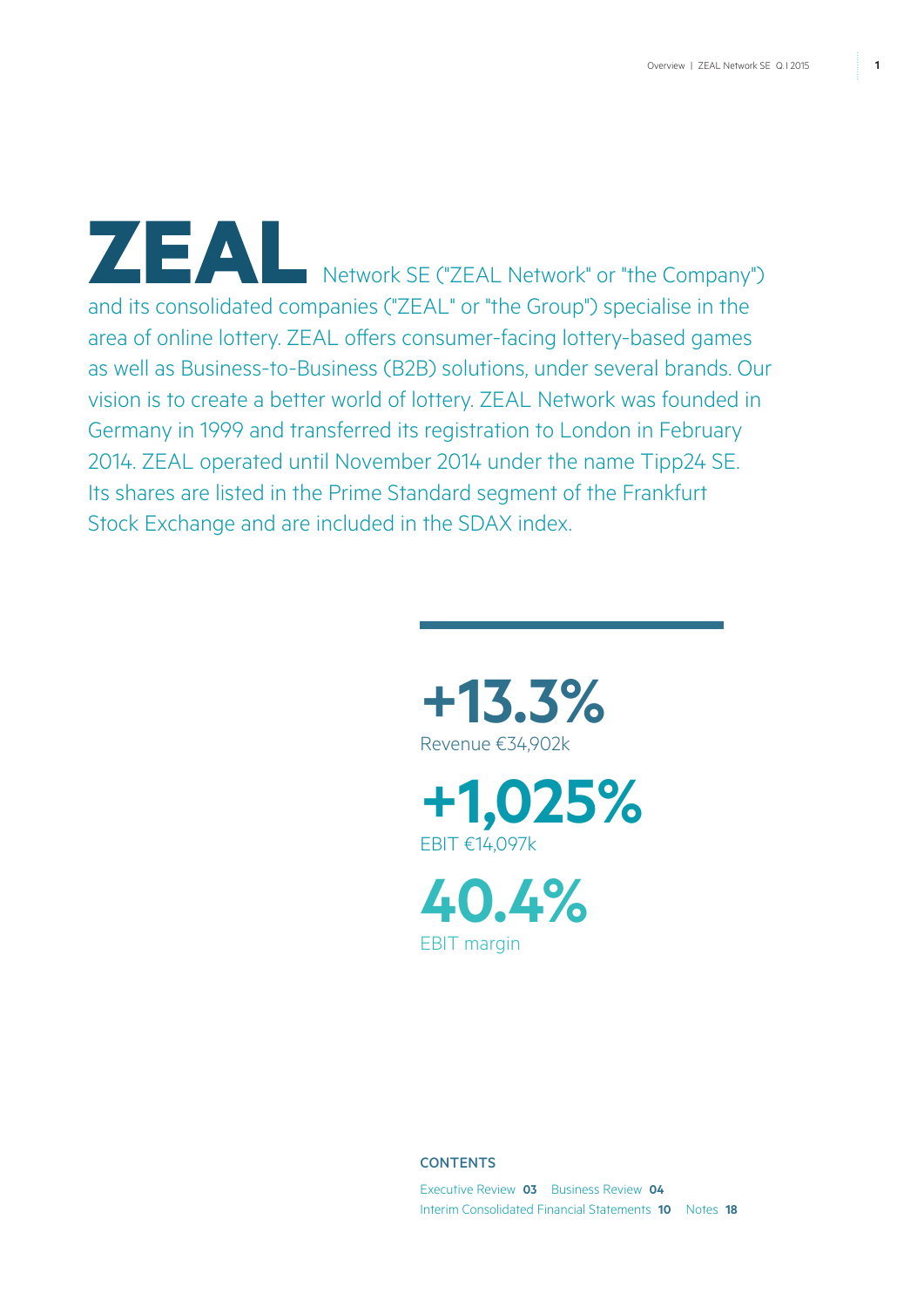# **Performance Q. I**

2014 2015

**REVENUE** in € million



**EBIT** in € million





**NET PROFIT<sup>1</sup> in € million EARNINGS PER SHARE<sup>1</sup> in €** 



*1 from continuing operations* 

*(Possible rounding differences in the Business Review and Interim Consolidated Financial Statements due to presentation in €k)*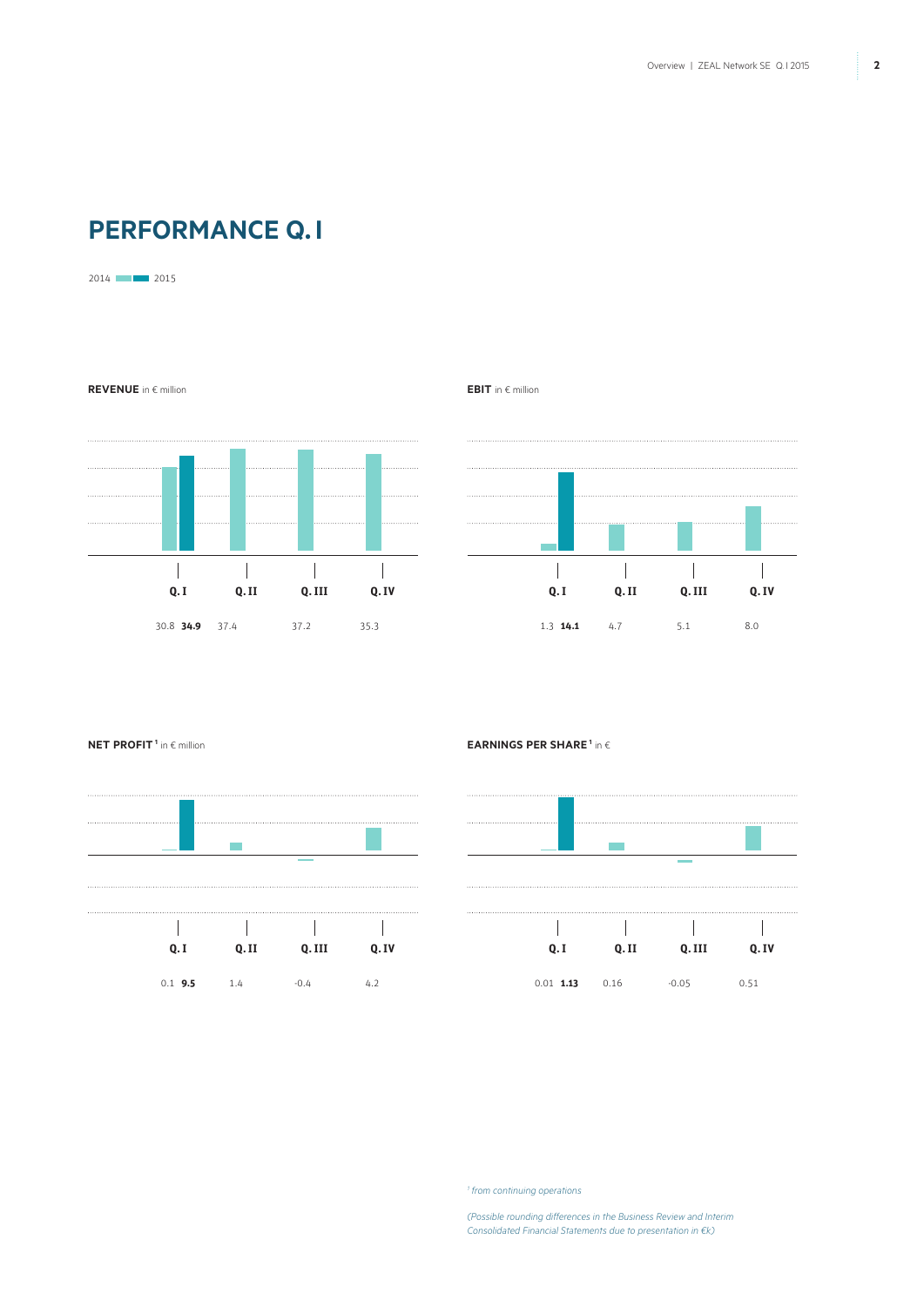# **Executive Review**

#### Dear Shareholders

Having laid the foundation for further growth in 2014, we created excellent prerequisites for ZEAL's future sustainable development – fully supporting our vision to create a better world of lottery.

#### Good performance in first quarter of 2015

In the first quarter of 2015, we generated revenue of €34,902k – up 13.3% on previous year's result. Both, revenue and EBIT were positively impacted by lower pay-outs than statistically expected, in contrast to last year's first quarter when higher than statistically expected pay-outs hampered ZEAL's financial performance. Thanks to the lower impact of large jackpot pay-outs and decreased other operating expenses, EBIT rose significantly from €1,253k in the first quarter of 2014 to €14,097k in 2015. EBIT margin increased by 36.3 percentage points from 4.1% to 40.4%.

Adjusted for statistical deviations from the expected level of pay-outs, consolidated revenue fell by 11.9% to €32,112k (2014: €36,457k) while consolidated EBIT rose to €11,483k (2014: €5,946k) and EBIT margin to 35.8% (2014: 16.3%).

### Revised dividend policy

On 25 March 2015, the Executive Board and the Supervisory Board decided, with immediate effect, a revised dividend policy under which the Company will pay regular interim dividends, which are expected to amount to a total of at least €2.80 per share in the current year. We intend to pay interim dividends in four installments in 2015 and on a quarterly basis in 2016 and thereafter. ZEAL's dividend policy is subject to periodic review and possible amendments in the future depending on the earnings and financial position as well as other relevant factors. The first payment of the interim dividend, amounting to €0.70 per share, was made on 31 March 2015.

#### New Chief Financial Officer

Effective 1 February 2015, ZEAL Network SE has appointed Jonas Mattsson as new CFO and member of the Executive Board. We are happy to have complemented our management team with an experienced professional who has a remarkable professional track record as CFO in major global corporations. ZEAL will considerably benefit from his international management experience.

#### Outlook: attractive opportunities

We see attractive growth opportunities in our target markets in Europe and North America. With our three strategic business areas, ZEAL is well positioned to capitalise on opportunities arising from changing regulatory conditions as well as from the low level of lottery industry digitalisation in many markets.

For 2015, we reiterate our expected consolidated revenue of €135 to 145 million and an increase in consolidated EBIT to between €35 and 45 million. The stated ranges for revenue and earnings take into account statistical fluctuations in pay-outs for the secondary lottery business.

The Executive Board

Chairman

**Dr. Hans Cornehl Dr. Helmut Becker Jonas Mattsson**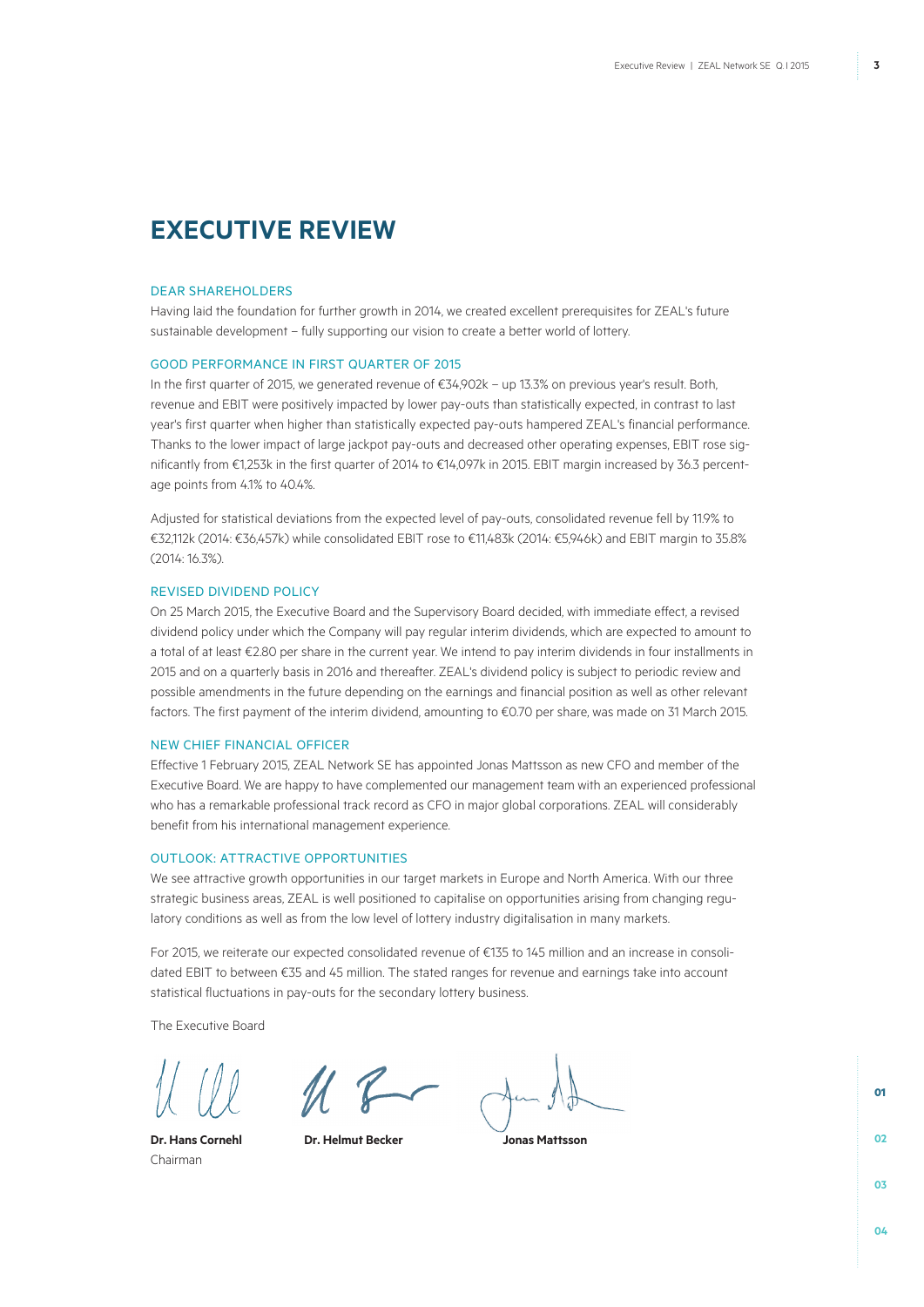# **Business Review**

### **Business Model and Structure**

ZEAL Network SE ("ZEAL Network" or "the Company") and its consolidated companies ("ZEAL" or "the Group") activities are performed in the two "Abroad" and "Germany" segments. Notwithstanding significant structural changes during 2014 – amongst others the relocation of ZEAL Network to the UK – we have for reasons of consistency decided to keep the names of the segments in the interim reporting for the first three months of 2015. For clarity of understanding these are defined below.

### **"**Abroad**"** Segment

The "Abroad" segment comprises the activities of MyLotto24 Limited ("MyLotto24") and its consolidated companies ("the MyLotto24 sub group"). MyLotto24 organises lottery betting business (secondary lotteries) based on various European lotteries, whereby it bears the bookmaking risk itself. MyLotto24 sells its products through its own website as well as through various national and international sales partners.

### **"**Germany**"** segment

The "Germany" segment comprises:

- The lottery brokerage business in Spain.
- The international services business for lottery operators including online operation of the lottery games of the Spanish lottery operator ONCE (a national organisation for the blind and disabled people).
- The UK broker business that enables private business partners to host their own branded draw-based lotto products.
- The business of marketing the German class lotteries NKL and SKL in Germany.
- Our investments in associates and joint ventures.

### Adapting the former business model in Germany

Following the implementation of the second stage of the German State Treaty on Games of Chance (GlüStV 2008), which completely prohibited the brokering of state-run lotteries via the Internet as of 1 January 2009, ZEAL Network discontinued its lottery brokerage activities in Germany. We continue to fight in the courts for the resumption of business in Germany. On 1 January 2009, ZEAL Network transferred assets no longer required in Germany to the MyLotto24 sub group. This included both the online brokerage of state-run German lottery products, and the subsidiaries in Spain. In addition, ZEAL Network transferred the majority voting rights in the form of preference shares excluding their main economic rights in 2009 in both MyLotto24 Limited and its subsidiary Tipp24 Services Limited to a Swiss foundation set up by ZEAL Network. The transferred shares have a guaranteed limited right to dividends of up to a total of £30k p.a. The MyLotto24 sub group is consolidated in the ZEAL Network Group financial statements because the relevant criteria under IFRS 10 are met, as set out on page 62 of the Annual Report 2014.

### **Legal trends and matters**

Our main legal trends and factors are described in our 2014 Annual Report. Compared with the legal trends and factors presented there, no significant additional legal trends and factors arose for the Group in the first three months of 2015.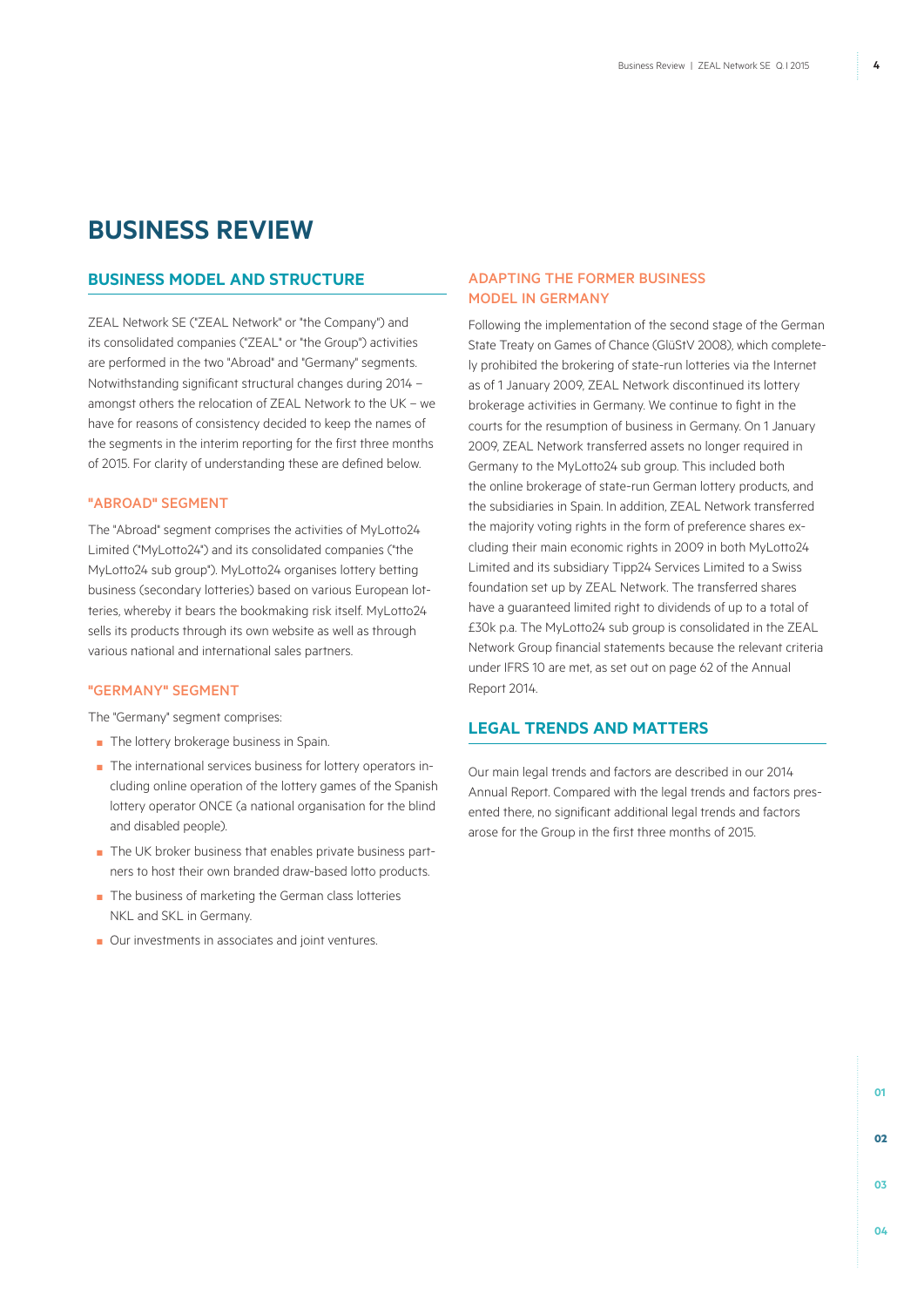# **Financial review**

### **Statistical fluctuation differences**

In the lotteries on whose results ZEAL relies, there are fixed underlying pay-out ratios (ratio of pay-outs to stakes) for ongoing lottery draws. For our main products this is approximately 50%. The expected pay-out ratio for secondary lotteries is the same as for the primary lotteries.

There may be deviations from this expected pay-out ratio during the actual draws. The difference between the actual pay-out and the expected prize pay-out is referred to as "statistical fluctuation differences" in this report.

In order to aid comprehension of the financial statements and earnings position, we disclose the effect of deviations between the expected and actual pay-out ratio by presenting adjusted revenue and EBIT, calculated as they would have been had payouts been at the expected ratio levels. In the current period, we have adjusted the calculation to reflect the changes in product mix, given certain products have pay-out ratios varying from 50%. This change more accurately reflects the long-term payout expectations for the Group's products.

### **Large jackpot pay-outs**

When comparing figures with those of the previous year, the following large jackpot pay-outs should be taken into consideration: MyLotto24 Limited recorded no large jackpot pay-out in the first three months of 2015 compared to one large jackpot pay-out in the first three months of 2014 of €6.7 million. Total pay-outs for secondary lotteries in the first three months of 2015 were €2.8 million below the expected pay-out value (in the first three months of 2014, the comparable figure was €5.6 million above the expected pay-out value) with an impact on revenue of the same amount. This benefited EBIT by an amount of €2.6 million (in the previous first quarter EBIT was reduced by €4.7 million).

#### **Revenue**

|                   | 01/01-31/03/2015 | 01/01-31/03/2014 |  |
|-------------------|------------------|------------------|--|
| in $\notin k$     |                  |                  |  |
| Actual            | 34,902           | 30,810           |  |
| Expected          | 32.112           | 36.457           |  |
| <b>Deviations</b> | 2,790            | $-5,647$         |  |

**EBIT**

|                   | 01/01-31/03/2015 | 01/01-31/03/2014 |
|-------------------|------------------|------------------|
| in $\notin k$     |                  |                  |
| Actual            | 14.097           | 1.253            |
| Expected          | 11.483           | 5.946            |
| <b>Deviations</b> | 2,614            | $-4,693$         |

**03**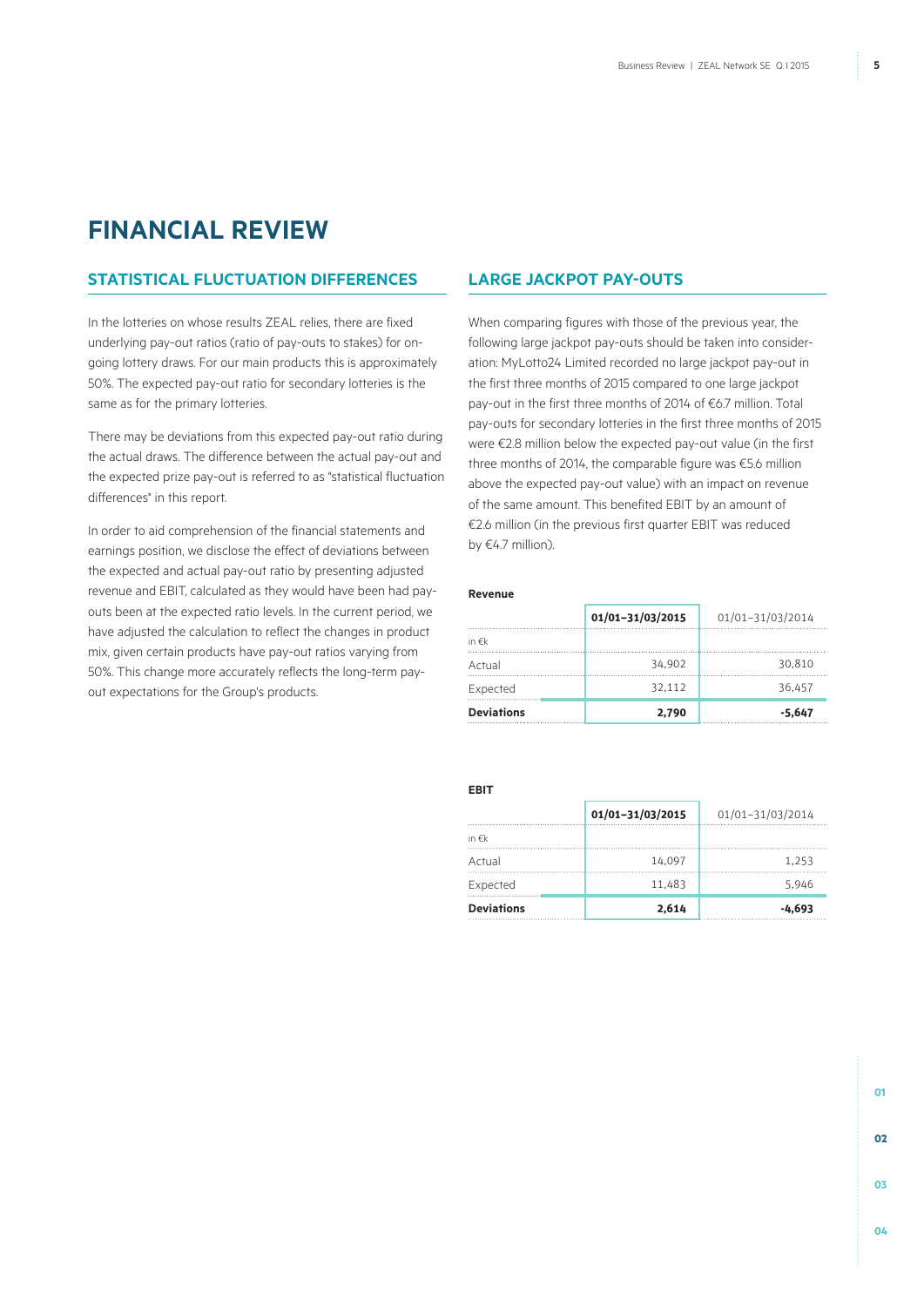The following table details the interim consolidated statements of the operations of ZEAL for the three months ended 31 March:

|                                               | 01/01-31/03/2015 | 01/01-31/03/2014 |          |
|-----------------------------------------------|------------------|------------------|----------|
| in $\epsilon$ k                               |                  |                  | Change % |
| Revenue                                       | 34,902           | 30,810           | 13.3     |
| Other operating income                        | 1,161            | 1.524            | $-23.8$  |
| Personnel expenses                            | $-6,391$         | $-3,605$         | 77.3     |
| Other operating expenses                      | $-14,620$        | $-25,956$        | $-43.7$  |
| Exchange rate differences                     | 830              | 156              | 432.1    |
| <b>Operating expenses</b>                     | $-19,020$        | $-27,881$        | $-31.8$  |
| <b>EBITDA</b>                                 | 15,882           | 2,929            | 442.2    |
| Amortisation and depreciation                 | $-1,785$         | $-1,676$         | 6.5      |
| <b>EBIT</b>                                   | 14,097           | 1,253            | 1,025.1  |
| Financial result                              | $-986$           | $-530$           | 86.0     |
| <b>Earnings before taxes</b>                  | 13,111           | 723              | 1,713.4  |
| Income taxes                                  | $-3,652$         | $-587$           | 522.1    |
| <b>Profit from continuing operations</b>      | 9,459            | 136              | 6,855.1  |
| Profit after tax from discontinued operations | $\mathbf{0}$     | $-27$            | $-100.0$ |
| Profit for the period                         | 9,459            | 109              | 8,578.0  |
| Breakdown of other operating expenses         |                  |                  |          |
| Marketing expenses                            | $-1,756$         | $-3.413$         | $-48.5$  |
| Direct costs of operations                    | $-7,087$         | $-13,306$        | $-46.7$  |
| Other costs of operations                     | $-5,777$         | $-9,237$         | $-37.5$  |
| <b>Other operating expenses</b>               | $-14,620$        | $-25,956$        | $-43.7$  |
|                                               |                  |                  |          |

# **Revenue**

In the first three months of 2015, ZEAL generated revenue of €34,902k (2014: €30,810k). Before taking into account consolidation eliminations of €146k, the "Abroad" segment accounted for €33,538k (2014: €29,363k) and the "Germany" segment for €1,510k (2014: €1,448k).

Revenue was positively impacted by lower pay-outs than statistically expected (in the previous year, revenue was negatively impacted due to higher than statistically expected pay-outs).

Adjusted for statistical fluctuation differences, consolidated revenue fell by -11.9% to €32,112k (2014: €36,457k).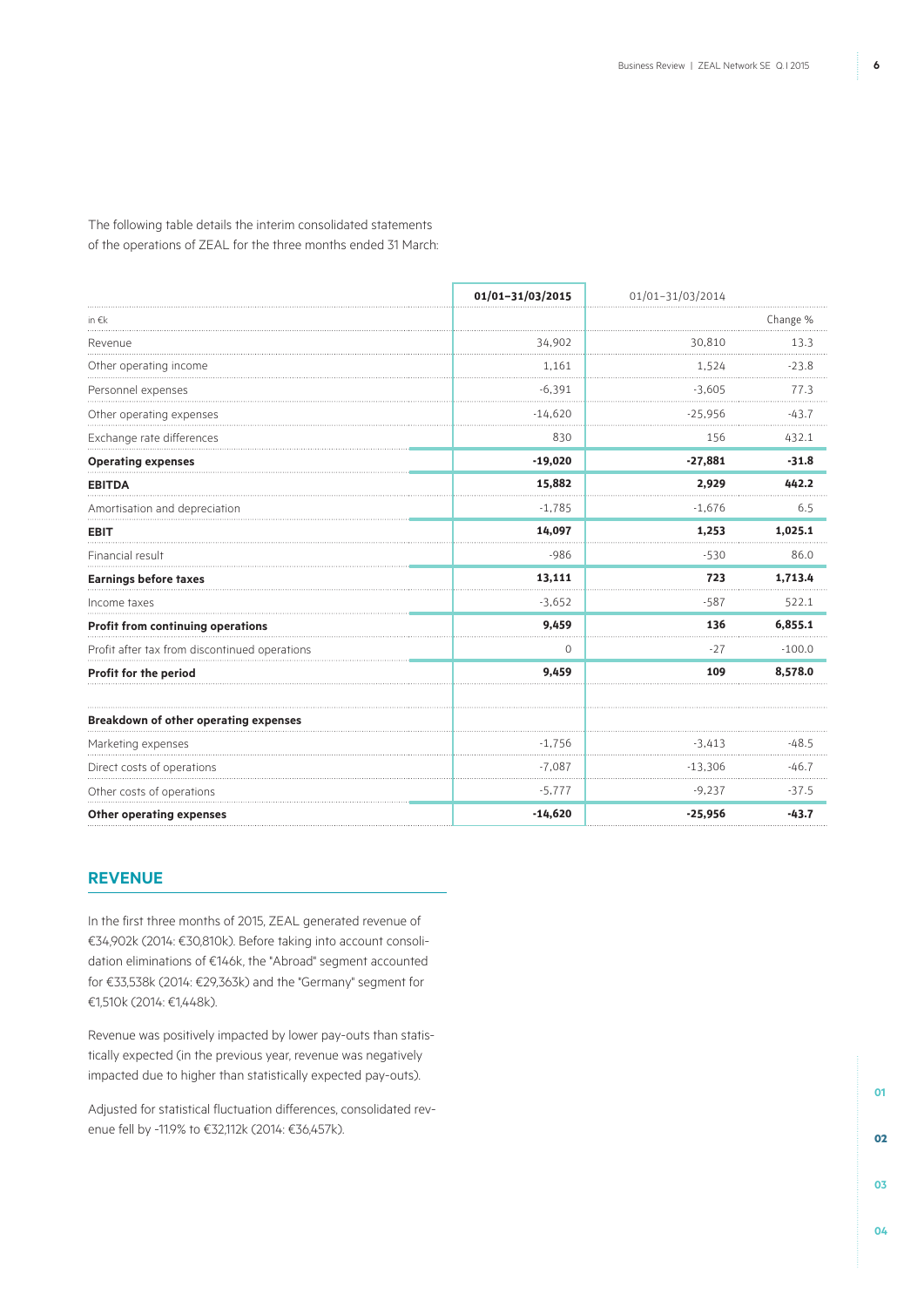### **EBIT**

The lower impact of large jackpot pay-outs described above and the decrease of other operating expenses, as explained below, led to consolidated EBIT in the first three months 2015 of €14,097k being significantly higher compared to the same period of 2014 (€1,253k). The EBIT margin increased by 36.3 percentage points, from 4.1% to 40.4%.

After adjusting for statistical fluctuation differences from the expected level of pay-outs, adjusted EBIT amounted to €11,483k (2014: €5,946k) and the adjusted EBIT margin to 35.8% (2014: 16.3%).

The "Germany" segment posted an EBIT result of €-3,390k (2014: €-3,398k) before consolidation eliminations, while the "Abroad" segment achieved EBIT of €17,488k (2014: €4,840k).

### **EXPENSES**

In the first three months of 2015, personnel expenses were 77.3% up at €6,391k (2014: €3,605k). The year-on-year increase in personnel expenses resulted mainly from a cost which has moved from other operating expenses following the acquisition of a third party technical service provider (€3,009k).

Compared to the previous year, other operating expenses decreased in the first three months of 2015 from €25,956k to €14,620k. The most significant factors were:

- €1,657k decrease in marketing expenses.
- €4,101k decrease in gaming duty due to HM Treasury amended gaming taxation, which was amended to a placeof-consumption basis in December 2014.
- €3,009k decrease due to the cost shift to personnel expenses noted above.
- €1,769k decrease in hedging transactions of MyLotto24 Limited.

### Financial result

The share of the losses of the associate and joint venture (Geonomics Global Games Limited and Geo24 UK Limited) contributed in the first three months of 2015 €-955k (2014: €-751k) to the financial result. The majority of the start-up costs in these companies were personnel related costs and marketing spendings.

### Tax

At 27.9%, the consolidated tax rate in the first three months was much lower than in the previous year (81.2%) due to the strong result in the "Abroad" segment. As the two segments are treated as different tax units, losses of the "Germany" segment cannot be offset against earnings of the "Abroad" segment. Fluctuations in the mix of losses and earnings between these segments year on year therefore have a direct result on the Group's consolidated tax rate and contribute to fluctuations in the rates realised each year.

#### Dividend Policy

On 25 March 2015, the Executive Board and the Supervisory Board decided, with immediate effect, a revised dividend policy under which the Company will pay regular interim dividends, which are expected to amount to a total of at least €2.80 per share in the current year, 2015. Interim dividends are expected to be paid in four installments in 2015 and on a quarterly basis in 2016 and thereafter: an announcement of the amount of each dividend, and the record date for entitlement to the dividend, will be made in advance of payment of the dividend. The Company's dividend policy is subject to periodic review and may be amended in the future depending on the earnings and financial position of the Company as well as other relevant factors. The first payment of the interim dividend, amounting to €0.70 per share, was made on 31 March 2015.

### **Cash flow and Capital Management**

In the first three months of 2015, investing activities resulted in cash outflows of €77k (2014: cash outflows of €687k).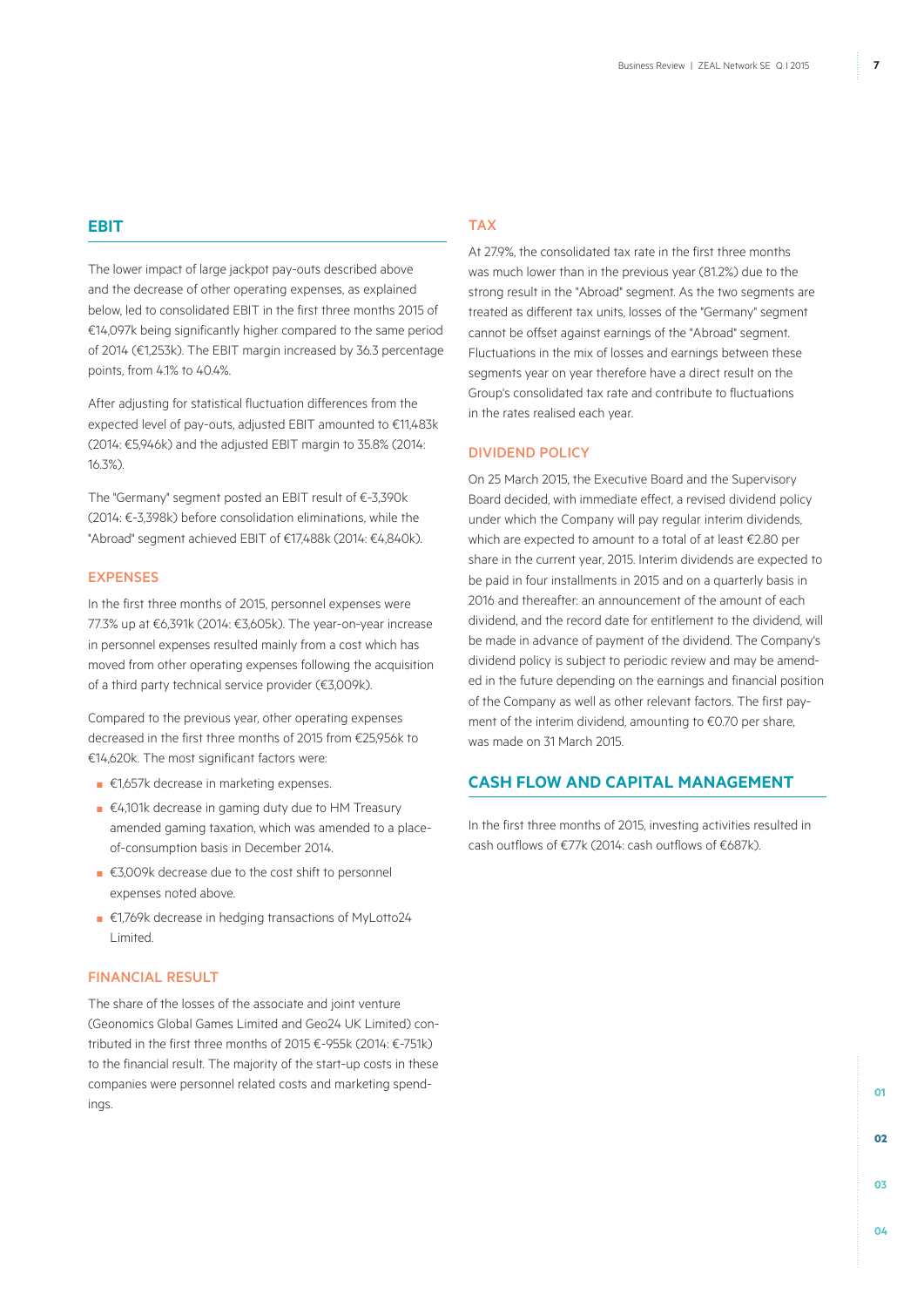## **Liquidity Analysis**

|                                                                              | 31/03/2015 | 31/03/2014 |
|------------------------------------------------------------------------------|------------|------------|
| in $\notin k$                                                                |            |            |
| Key cash flow positions                                                      |            |            |
| Cash from operating activities                                               | 10.820     | 8971       |
| Cash used in investing activities                                            | $-77$      |            |
| thereof investments in intangible assets                                     | -44        | -80        |
| thereof sale of intangible assets                                            |            |            |
| thereof fixed asset investments                                              | -33        |            |
| Cash used in/from financing activities                                       | $-5.870$   |            |
| Changes in cash and pledged cash and short-term deposits                     | 4,873      | 8.285      |
| Cash and pledged cash and short-term deposits at the beginning of the period | 108.140    | 156.129    |
| Cash and pledged cash and short-term deposits at the end of the period       | 113,013    | 164.415    |

At €10,820k, cash from operating activities in the first three months of 2015 was €1,849k above the comparable 2014 figure of €8,971k. This was mainly due to higher earnings before tax.

As explained in the investment analysis section above, cash used in investing activities amounted to €-77k in the period under review (2014: €-687k). Due to the first payment of a regular interim dividend in March 2015, cash used in financing activities amounted to €-5,870k (2014: €0k).

As of 31 March 2015, ZEAL had cash and pledged cash and short-term deposits of €113,013k (2014: €164,415k). This includes funds that ensure that MyLotto24 Limited is sufficiently financed to effect payments of potential relevant jackpot winnings.

### **Forecast**

After the first three months of 2015, for 2015, ZEAL Network reiterates their published forecast, consolidated revenue in the range of €135 to 145 million and consolidated EBIT to between €35 and 45 million.

The stated ranges for revenue and earnings also take into account statistic fluctuations in pay-outs for the secondary lottery business.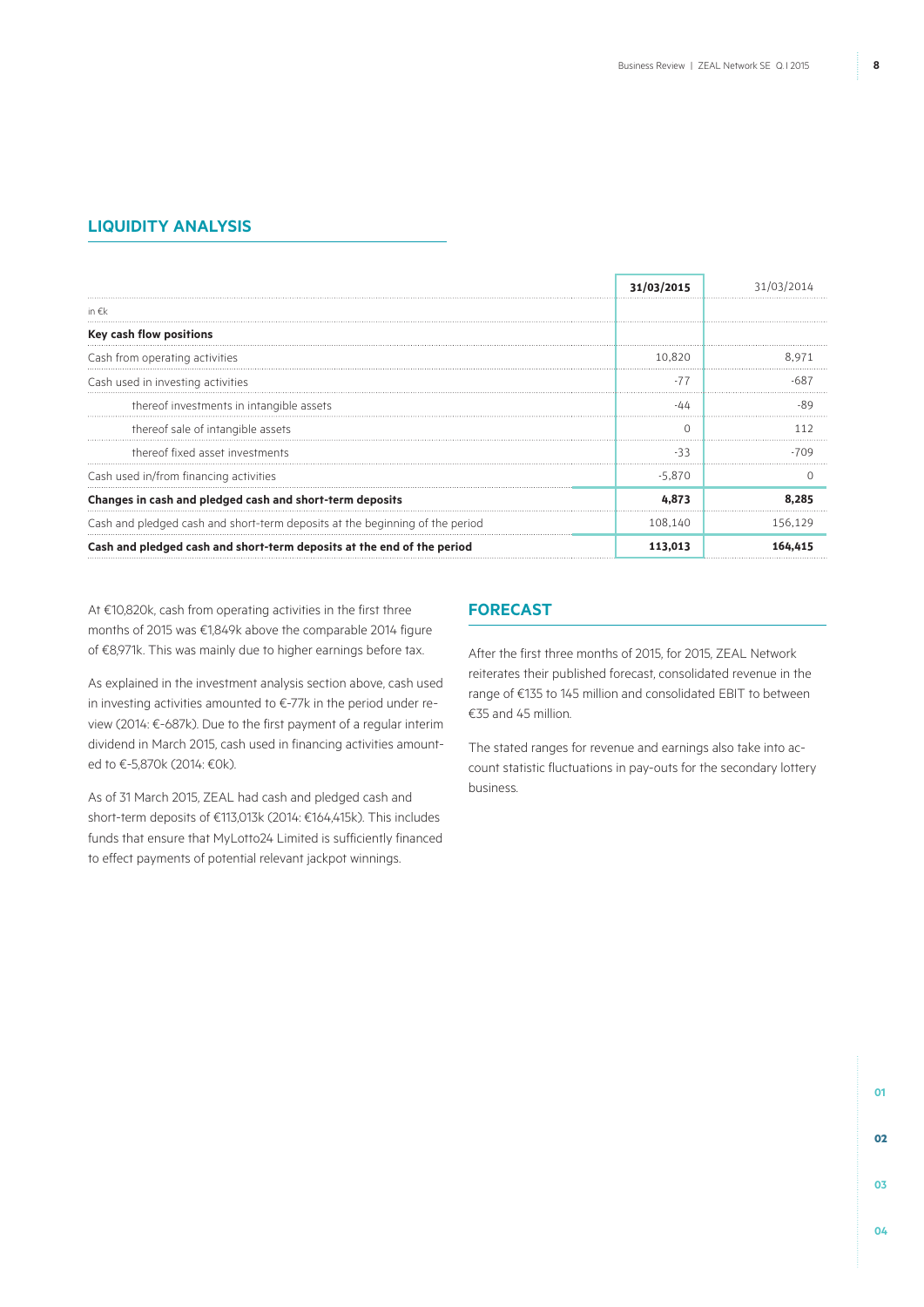# **Other Information**

The risk management, our business risks and opportunities are detailed in our 2014 Annual Report on pages 17 to 21. Compared with the risks and opportunities presented there, no significant additional opportunities and risks arose for ZEAL in the first three months of 2015.

# **Going concern**

The Directors have formed a judgement at the time of approving the financial statements that there is a reasonable expectation that ZEAL has adequate resources to continue for the foreseeable future. The Group holds €97.2 million in cash at the period end (31 December 2014: €92.6 million). The Group expects to deliver revenue and profit growth in the period ahead. For these reasons, the Directors have adopted the going concern basis in preparing the financial statements.

# **DIRECTORS OF THE Company**

The directors who held office during the period were:

- Dr. Hans Cornehl
- Dr. Helmut Becker
- Jonas Mattsson

# **Responsibility STATEMENT**

To the best of our knowledge, and in accordance with the applicable reporting principles for interim financial reporting, the interim consolidated financial statements give a true and fair view of the assets, liabilities, financial position and profit of the Group, and the interim management report of the Group includes a fair review of the development and performance of the business and the position of the Group, as well as a fair review of information on material transactions with related parties and changes since the last Annual Report together with a description of the principle risks and uncertainties associated with the expected development of the Group for the remaining months of the financial year.

### 12 May 2015

Dr. Hans Cornehl Jonas Mattsson CEO CFO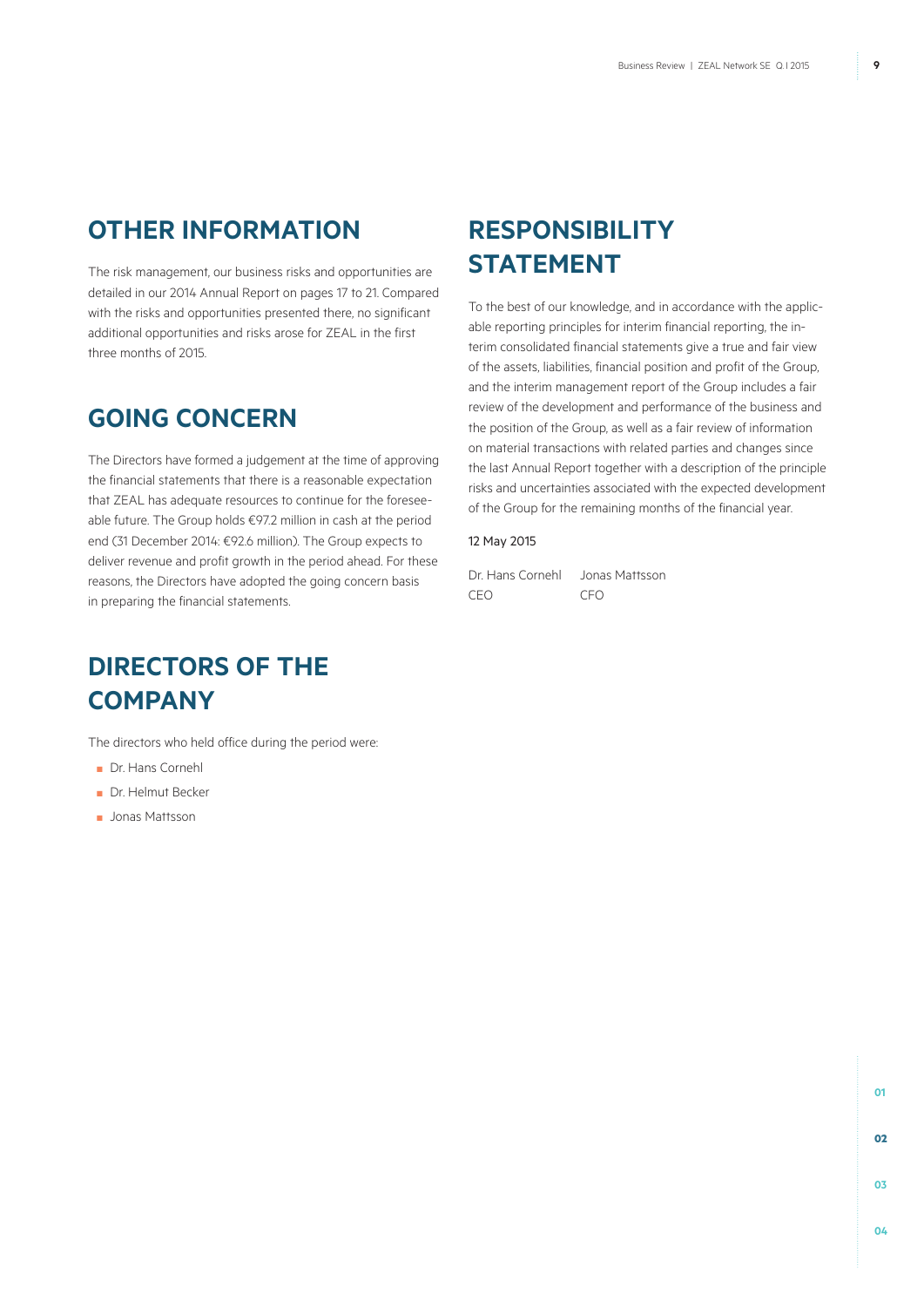# Interim Consolidated Income Statement FOR THE THREE MONTHS ENDED 31 MARCH

|                                                                                     |              | Q.I 2015    | Q.I 2014  |  |
|-------------------------------------------------------------------------------------|--------------|-------------|-----------|--|
| in $\notin k$                                                                       | Notes        |             |           |  |
| Revenue<br>.                                                                        | $\mathbf{1}$ | 34,902      | 30,810    |  |
| Other operating income                                                              |              | 1,161       | 1,524     |  |
| <b>Total operating performance</b>                                                  |              | 36,063      | 32,334    |  |
| Personnel expenses                                                                  | 2            | $-6,391$    | $-3,605$  |  |
| Amortisation/depreciation on intangible assets<br>and property, plant and equipment |              | $-1,785$    | $-1,676$  |  |
| Exchange rate differences                                                           |              | 830         | 156       |  |
| Other operating expenses                                                            | 3            | $-14,620$   | $-25,956$ |  |
| Marketing expenses                                                                  |              | $-1,756$    | $-3,413$  |  |
| Direct costs of operations                                                          |              | $-7,087$    | $-13,306$ |  |
| Other costs of operations                                                           |              | $-5,777$    | $-9,237$  |  |
| Result from operating activities (EBIT)                                             |              | 14,097      | 1,253     |  |
| Income from financial activities                                                    |              | 31          | 314       |  |
| Financing costs                                                                     |              | $-62$       | $-93$     |  |
| Share of result from associated companies                                           |              | $-332$      | $-263$    |  |
| Share of result from joint ventures                                                 |              | $-623$      | $-488$    |  |
| <b>Financial result</b>                                                             |              | $-986$      | $-530$    |  |
| Result from ordinary activities                                                     |              | 13,111      | 723       |  |
| Income taxes                                                                        | 5            | $-3,652$    | $-587$    |  |
| Profit from continuing operations                                                   |              | 9,459       | 136       |  |
| Profit after tax from discontinued operations                                       |              | $\mathbf 0$ | $-27$     |  |
| Consolidated net profit <sup>1</sup>                                                |              | 9,459       | 109       |  |
| Earnings per share (basic and diluted, in €/share)                                  |              | 1.13        | 0.02      |  |
| Earnings per share from continuing operations<br>(basic and diluted, in €/share)    |              | 1.13        | 0.01      |  |

*1 The consolidated net profit is attributable to the owners of ZEAL Network SE, London, UK.*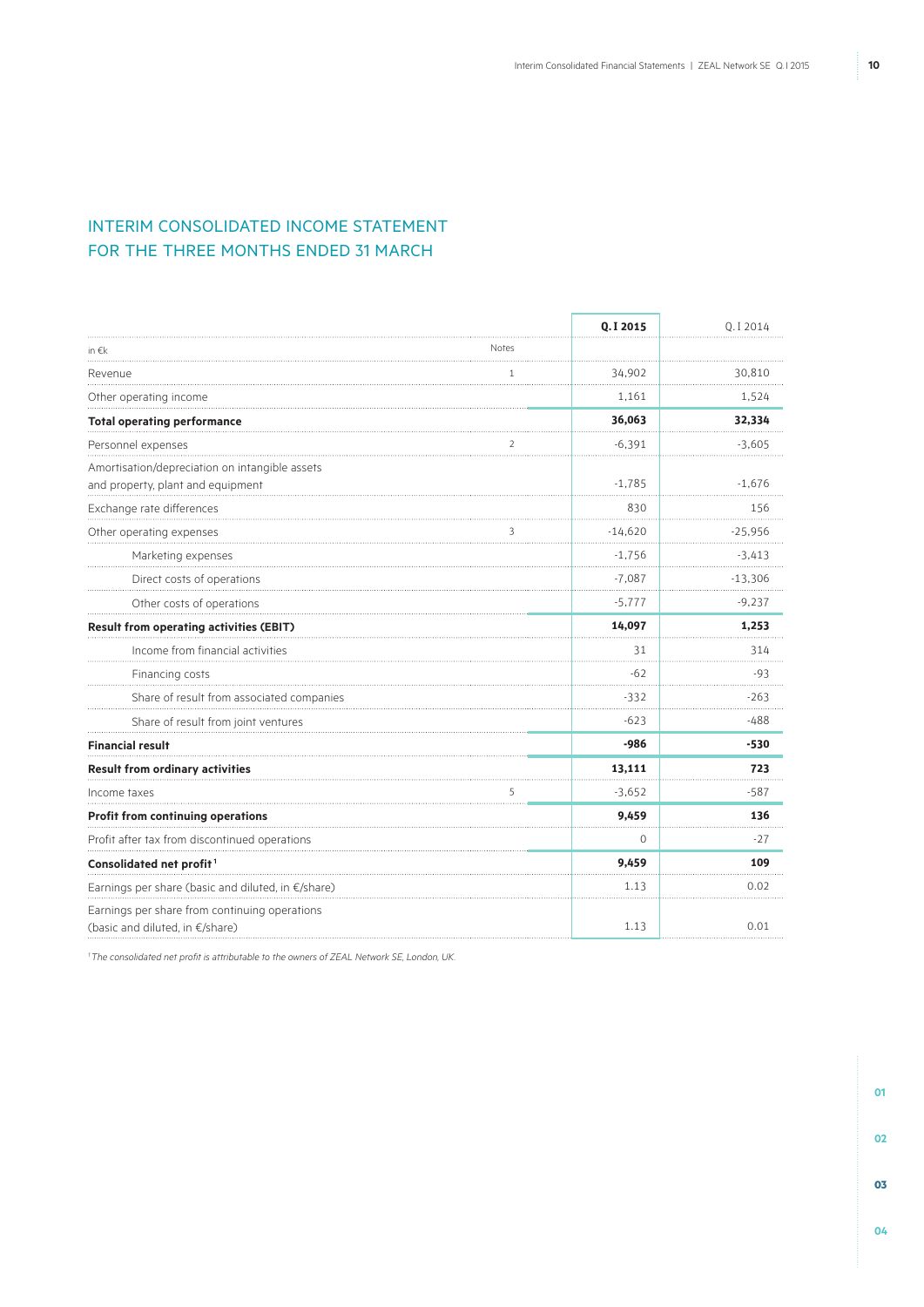# Interim Consolidated Statement of Comprehensive Income FOR THE THREE MONTHS ENDED 31 MARCH

|                                                                                           | 0.I 2015 |  |
|-------------------------------------------------------------------------------------------|----------|--|
| in $\epsilon$ k                                                                           |          |  |
| Net profit for the period                                                                 | 9.459    |  |
| Other comprehensive income                                                                |          |  |
| Other comprehensive income to be reclassified to profit<br>or loss in subsequent periods: |          |  |
| Profit/loss on available-for-sale financial assets (AFS)                                  | 162      |  |
| Income tax effect                                                                         |          |  |
| Other comprehensive income, net of tax                                                    | 162      |  |
| Total comprehensive income for the period, net of tax                                     | 9.621    |  |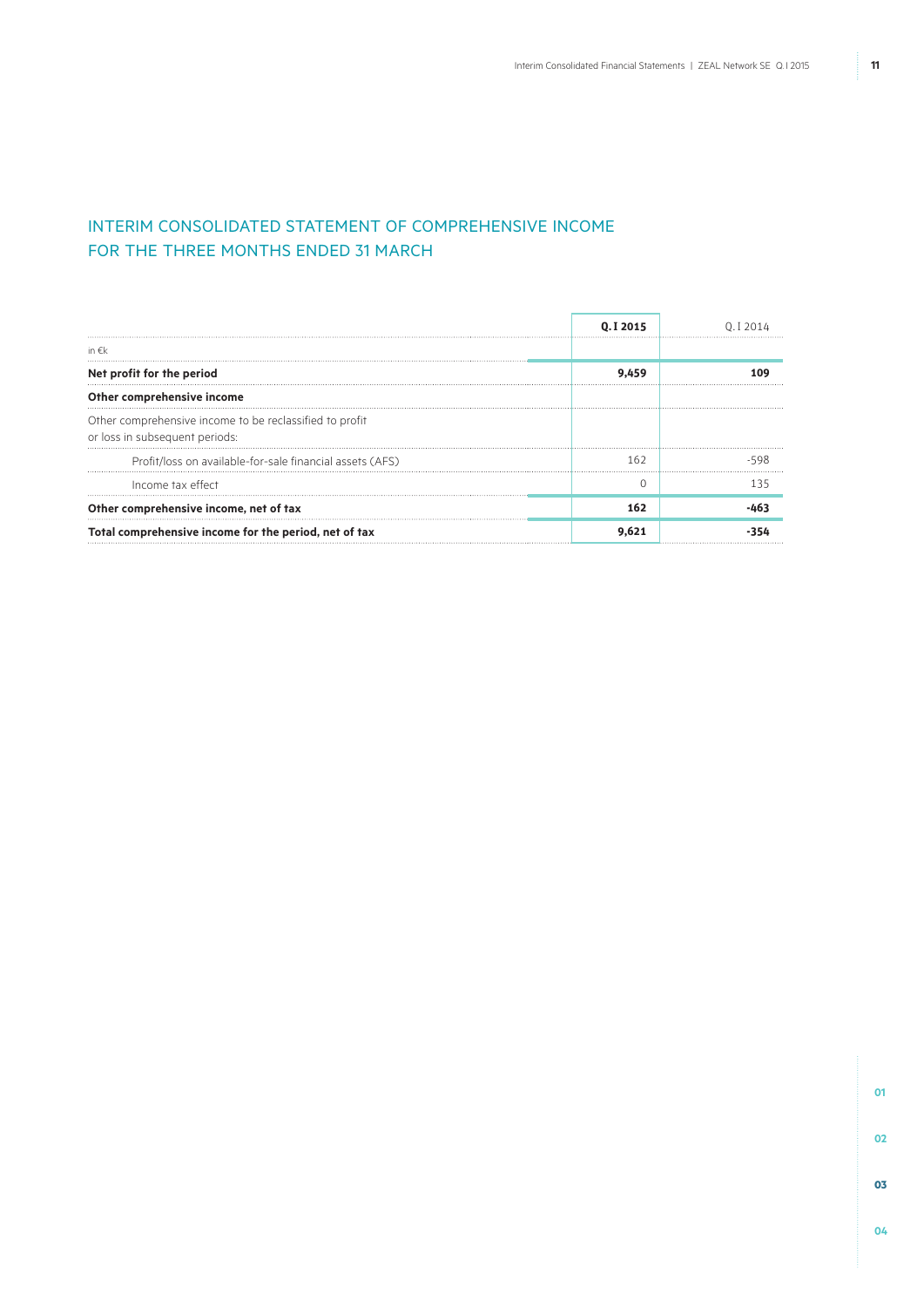# Interim Condensed Consolidated Balance Sheet AS AT

|                                                         |       | 31/03/2015 | 31/12/2014 |
|---------------------------------------------------------|-------|------------|------------|
| <b>ASSETS</b> in €k                                     | Notes |            |            |
| <b>Current assets</b>                                   |       |            |            |
| Cash and pledged cash                                   |       | 97,248     | 92,585     |
| Short-term financial assets                             |       | 15,765     | 15,555     |
| Trade and other receivables                             |       | 1,906      | 1.810      |
| Income tax receivables                                  |       | 710        | 710        |
| Other current assets and prepaid expenses               |       | 9,474      | 10,637     |
| <b>Total current assets</b>                             |       | 125,103    | 121,297    |
| <b>Non-current assets</b>                               |       |            |            |
| Intangible assets                                       |       | 6,155      | 7,614      |
| Other equipment, furniture & fixtures and leased assets |       | 2,667      | 2,942      |
| Shares in associated companies                          |       | 14,634     | 14,965     |
| Shares in joint ventures                                | 8     | 6,813      | 7,428      |
| Other assets and prepaid expenses                       |       | $\Omega$   | 20         |
| Deferred tax assets                                     |       | 1,122      | 1,140      |
| <b>Total non-current assets</b>                         |       | 31,391     | 34,109     |
| <b>ASSETS</b>                                           |       | 156,494    | 155,406    |

**01 02 03**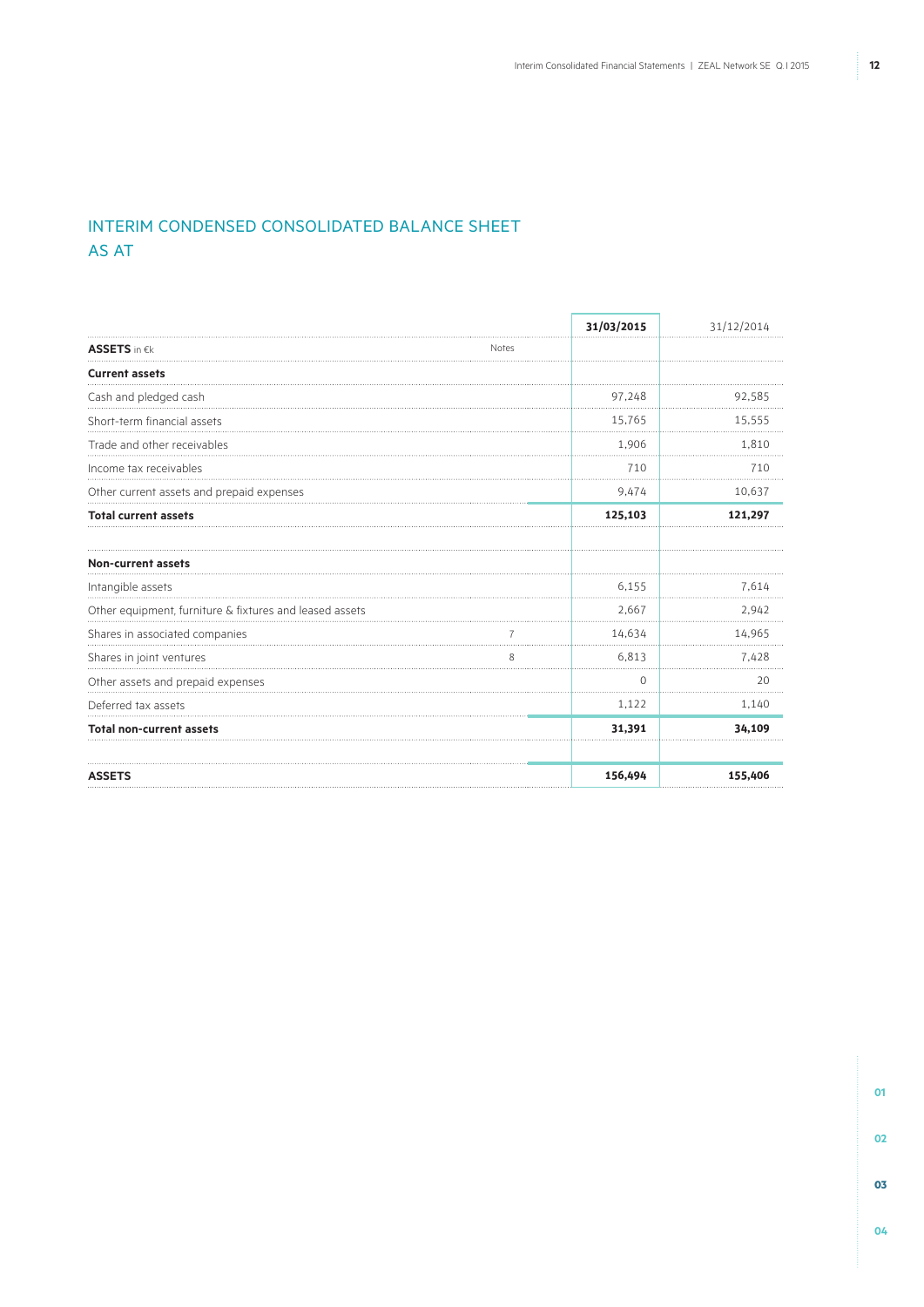|                                       |       | 31/03/2015 | 31/12/2014 |
|---------------------------------------|-------|------------|------------|
| <b>EQUITY &amp; LIABILITIES in €k</b> | Notes |            |            |
| <b>Current liabilities</b>            |       |            |            |
| Trade payables                        |       | 7,024      | 7,505      |
| Other liabilities                     |       | 16,766     | 21,406     |
| Financial liabilities                 |       | 123        | 109        |
| Deferred income                       |       | 3,314      | 2,895      |
| Income tax liabilities                |       | 5,472      | 4,862      |
| Short-term liabilites                 |       | 2,110      | 694        |
| <b>Total current liabilities</b>      |       | 34,809     | 37,471     |
| Long-term liabilities                 |       | 682        | 682        |
| <b>Total non-current liabilites</b>   |       | 682        | 682        |
| <b>Equity</b>                         |       |            |            |
| Subscribed capital                    |       | 8,385      | 8,385      |
| Capital reserves                      |       | 21,578     | 21,578     |
| Other reserves                        |       | $-444$     | $-606$     |
| Retained earnings                     | 6     | 91,484     | 87,896     |
| <b>Total equity</b>                   |       | 121,003    | 117,253    |
| <b>EQUITY &amp; LIABILITIES</b>       |       | 156,494    | 155,406    |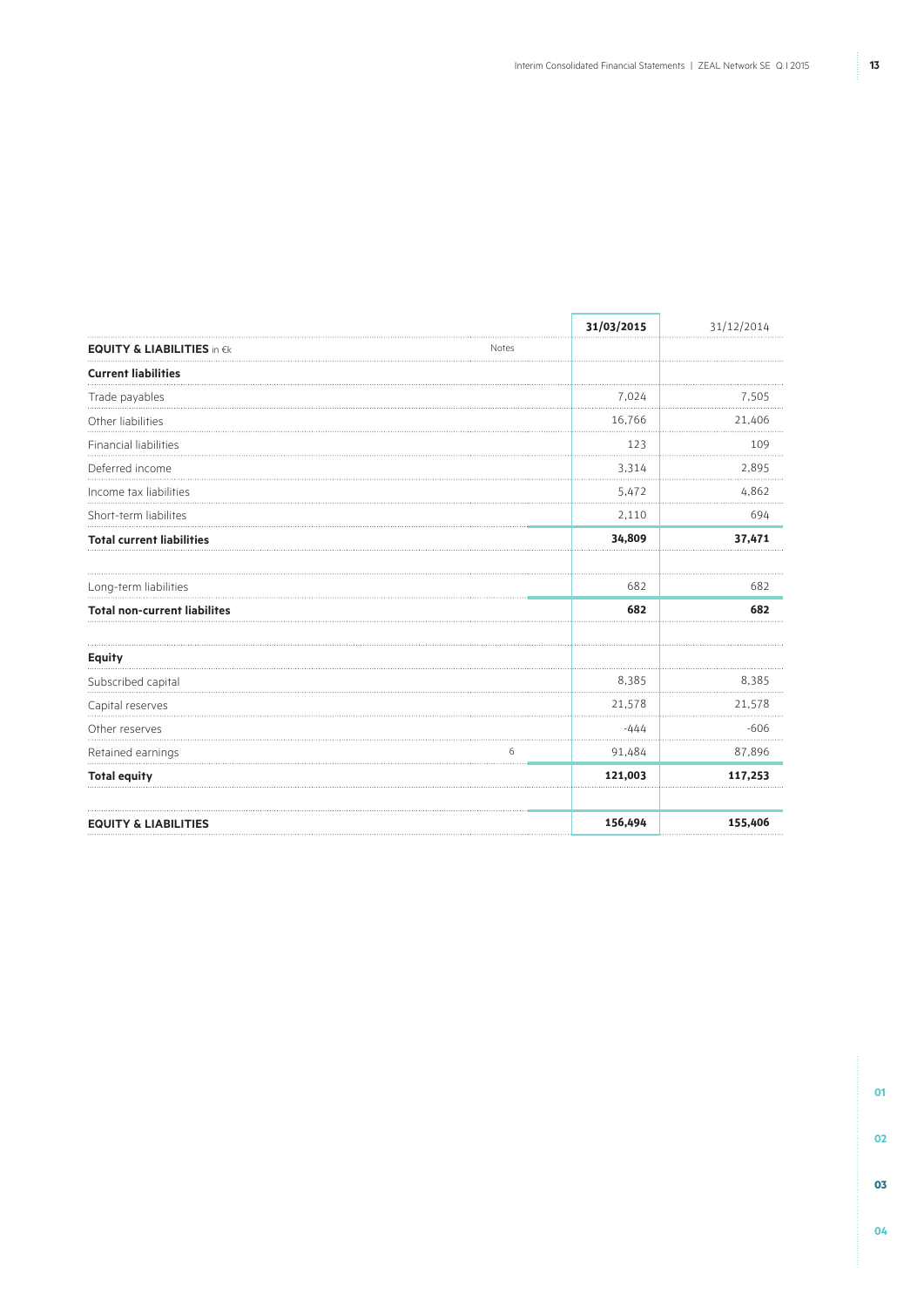# Interim Consolidated Cash Flow Statement FOR THE THREE MONTHS ENDED 31 MARCH

|                                                 | Q.I 2015 | Q.I 2014<br>restated |
|-------------------------------------------------|----------|----------------------|
| in $\epsilon$ k                                 |          |                      |
| Profit from continuing operations before tax    | 13,111   | 723                  |
| Profit from discontinued operations after tax   | 0        | $-27$                |
| <b>Result before tax</b>                        | 13,111   | 696                  |
| Adjustments for                                 |          |                      |
| Amortisation/depreciation on non-current assets | 1,785    | 1,667                |
| Result from disposal of non-current assets      | 19       | $-112$               |
| Revenue from financial activities               | $-31$    | $-314$               |
| Expense from financial activities               | 62       | 93                   |
| Share of result of associated companies         | 332      | 263                  |
| Share of result of joint ventures               | 623      | 476                  |
| Other non-cash changes                          | 567      | 21                   |
| Changes in                                      |          |                      |
| Trade and other receivables                     | 1,067    | 1,477                |
| Financial assets                                | $\Omega$ | 4,511                |
| Non-current other assets or prepaid expenses    | 20       | 81                   |
| Trade payables                                  | $-481$   | $-3,634$             |
| Other liabilities                               | $-4,626$ | 7,133                |
| Short-term provisions                           | 1,416    | 127                  |
| Deferred income                                 | 419      | $-437$               |
| Interest received                               | 31       | 314                  |
| Interest paid                                   | $-62$    | $-93$                |
| Taxes paid                                      | $-3,432$ | $-3,298$             |
| Cash flow from operating activities             | 10,820   | 8,971                |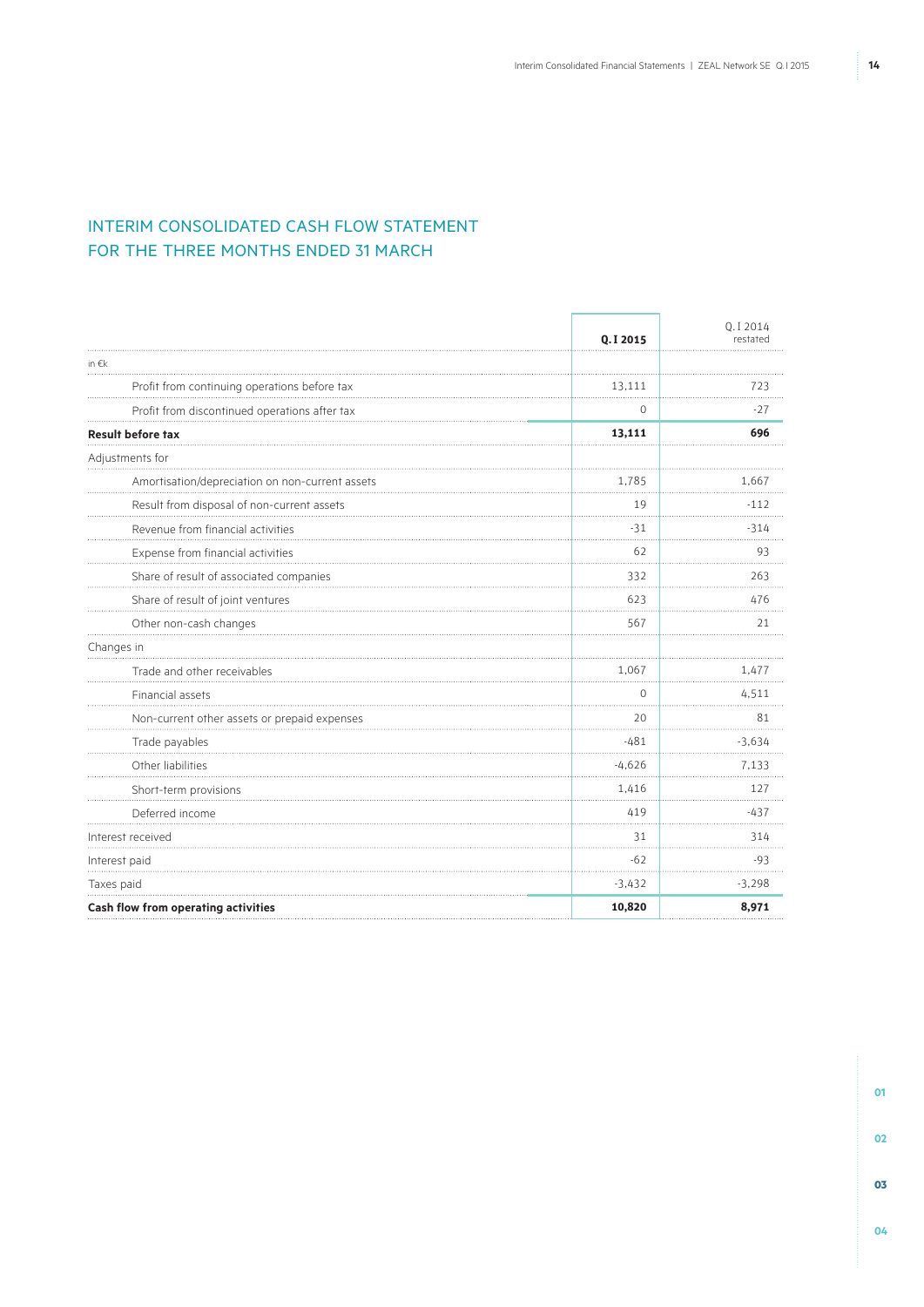J.

|                                                                                 | Q.I 2015 | 0.12014<br>restated |
|---------------------------------------------------------------------------------|----------|---------------------|
| in $\epsilon$ k                                                                 |          |                     |
| Payments for investments in intangibles assets                                  | -44      | -89                 |
| Proceeds from sale of intangible assets                                         | $\Omega$ | 112                 |
| Payments for investments in property, plant and equipment                       | $-33$    | $-709$              |
| Cash flow used in investing activities                                          | $-77$    | $-687$              |
| Dividends paid                                                                  | $-5,870$ | 0                   |
| Cash flow used in financing activities                                          | $-5,870$ | O                   |
| Changes in cash and pledged cash and short-term deposits                        | 4.873    | 8.285               |
| Cash and pledged cash and short-term deposits<br>at the beginning of the period | 108,140  | 156,129             |
| Cash and pledged cash and short-term deposits<br>at the end of the period       | 113,013  | 164,415             |
| Composition of cash at the end of the period                                    |          |                     |
| Cash and pledged cash                                                           | 97,248   | 139,677             |
| Short-term deposits                                                             | 15,765   | 24,737              |
|                                                                                 | 113,013  | 164,415             |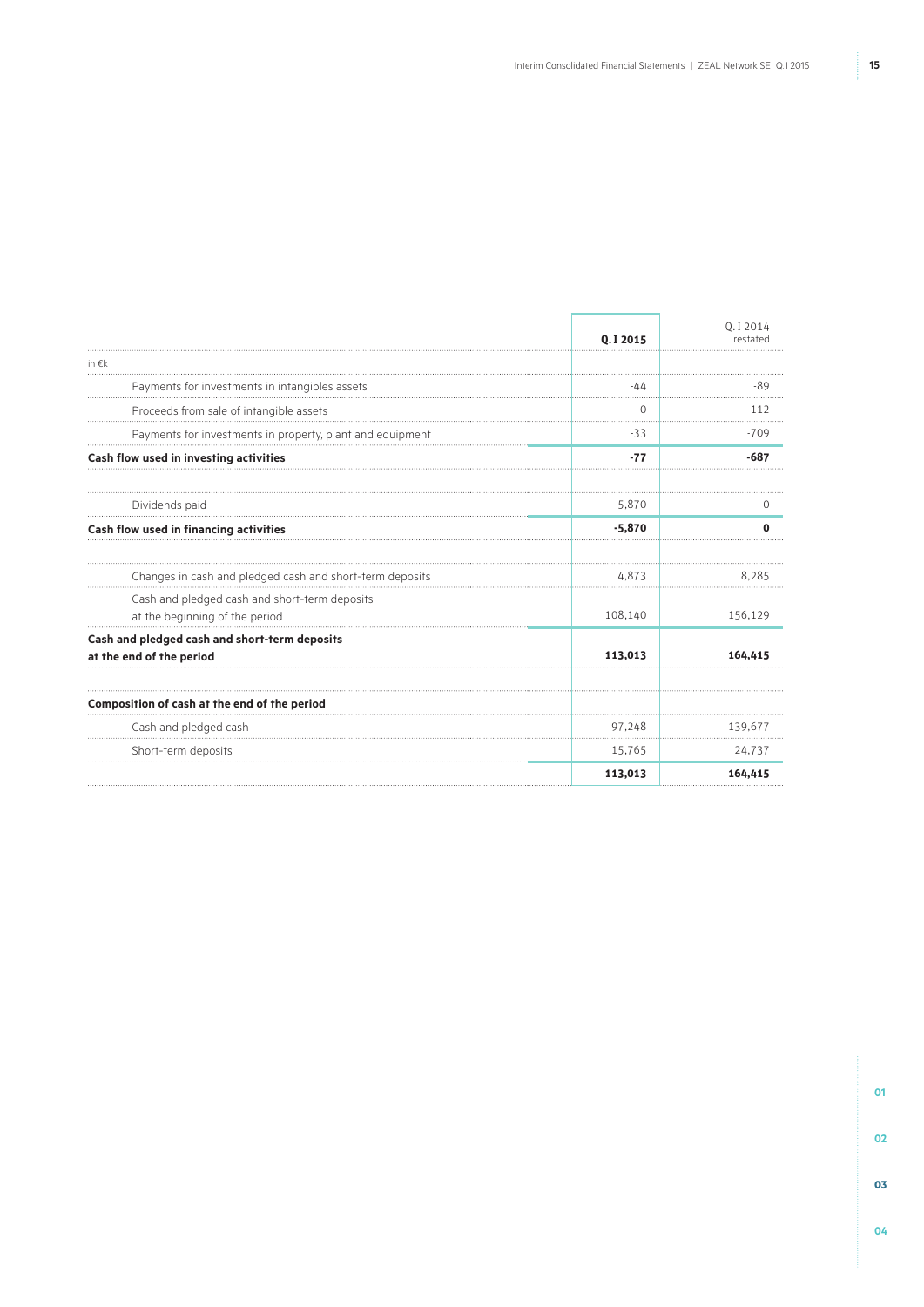# Interim Consolidated Statement of Changes in Equity FOR THE YEAR ENDED 31 DECEMBER 2014 AND FOR THE THREE MONTHS ENDED 31 MARCH 2015

|                          | Subscribed<br>capital | Capital<br>reserves | Other<br>reserves | Retained<br>earnings | <b>Total</b><br>equity |
|--------------------------|-----------------------|---------------------|-------------------|----------------------|------------------------|
| in $\epsilon$ k          |                       |                     |                   |                      |                        |
| As at 1 January 2014     | 8,385                 | 22,741              | $-209$            | 144,639              | 175,556                |
| Dividend                 | $\Omega$              | $\Omega$            | $\Omega$          | $-62.888$            | $-62.888$              |
| Other reserves movements | O                     | $-1.163$            | ∩                 | 946                  | $-217$                 |
| Other results            | $\Omega$              | Ω                   | $-397$            | $-118$               | $-515$                 |
| Net profit 2014          | $\Omega$              | 0                   | $\Omega$          | 5,317                | 5,317                  |
| Total net profit 2014    | $\Omega$              | $\Omega$            | $-397$            | 5,199                | 4.802                  |
| As at 31 December 2014   | 8,385                 | 21,578              | $-606$            | 87,896               | 117,253                |
| As at 1 January 2015     | 8,385                 | 21,578              | $-606$            | 87,896               | 117,253                |
| Dividend                 | $\Omega$              | $\Omega$            | $\cap$            | $-5.870$             | $-5.870$               |
| Other reserves movements | $\cap$                | $\cap$              | $\cap$            | $\cap$               | $\cap$                 |
| Other results            | ∩                     | Ω                   | 162               | $\Omega$             | 162                    |
| Net profit 2015          | $\Omega$              | $\Omega$            | $\Omega$          | 9.459                | 9.459                  |
| Total net profit 2015    | $\Omega$              | <sup>o</sup>        | 162               | 9.459                | 9.620                  |
| As at 31 March 2015      | 8,385                 | 21,578              | -444              | 91,484               | 121,003                |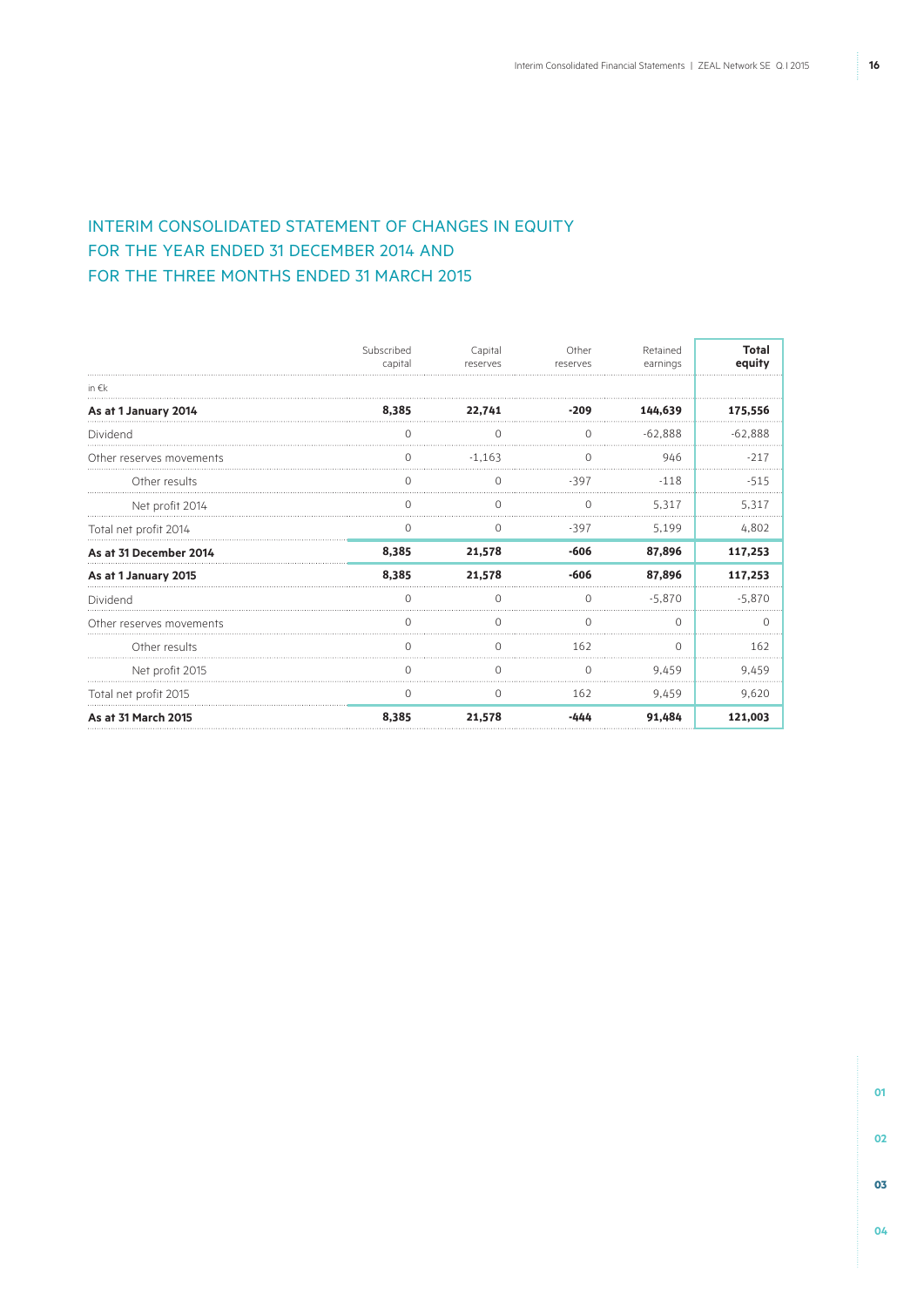# **SEGMENT REPORTING**

ZEAL's activities are performed in the two "Abroad" and "Germany" segments. Notwithstanding significant structural changes within ZEAL in the course of the year 2014 – amongst others the relocation of ZEAL Network to the UK – we have for reasons of consistency decided to keep the names of the segments for the purpose of the current interim financial statements. For clarity of understanding these are defined below.

### **"Abroad" Segment**

The "Abroad" segment comprises the activities of the MyLotto24 sub group. MyLotto24 organises secondary lotteries based on various European lotteries, whereby it bears the bookmaking risk itself. MyLotto24 sells its products through its own website as well as through various national and international sales partners.

### **"Germany" segment**

The "Germany" segment comprises:

- \*The lottery brokerage business in Spain.
- \*The international services business for lottery operators including online operation of the lottery games of the Spanish lottery operator ONCE (known as national organisation for the blind and disabled people).
- \*The UK broker business that enables private business partners to host their own branded draw-based lotto product.
- The business of marketing the German class lotteries NKL and SKL in Germany.
- <sup>\*</sup>The investments in the international provider of an online lotto game based on a virtual map and the organisation and marketing of that product to end consumers in UK.

The elements of this segment marked with an asterisk were transferred from the "Abroad" segment to the "Germany" segment on 1 October 2014. The comparable figures for Q. I 2014 have been restated to reflect this change.

No segments were pooled together to form the above reportable business segments. The identification of each segment is evaluated on the basis of revenue and EBIT. Financial expenses and income and income taxes are controlled separately within the segments ("Germany" and "Abroad") and recorded in the individual business segments. Transfer prices between segments were calculated on an arm's length basis.

|          |                  |                              |                  |                             |                  |                                  | $01/01 - 31/03$ |
|----------|------------------|------------------------------|------------------|-----------------------------|------------------|----------------------------------|-----------------|
| 2015     | 2014<br>restated | 2015                         | 2014<br>restated | 2015                        | 2014<br>restated | 2015                             | 2014            |
|          |                  |                              |                  |                             |                  |                                  |                 |
| 1,510    | 1,448            | 33,538                       | 29,363           | $-146$                      | $-2$             | 34,902                           | 30,810          |
| 69       | -44              | 1,716                        | $-1,235$         |                             | $-397$           | 1,785                            | $-1,676$        |
| $-3,390$ | $-3,398$         | 17,488                       | 4,840            |                             | $-190$           | 14,097                           | 1,253           |
| 90.023   | 79.107           | $-10$                        | 363              | $-91,000$                   | $-80,000$        | $-986$                           | $-530$          |
|          | 13               | $-3,652$                     | $-691$           |                             | 91               | $-3,652$                         | $-587$          |
| 86,633   | 75,722           | 13,826                       | 4,512            | $-91,000$                   | $-80,098$        | 9,459                            | 136             |
| 113,009  | 137,265          | 111,391                      | 108,735          | $-86,547$                   | $-58,812$        | 137,866                          | 187,188         |
| 115,489  | 139,332          | 122,054                      | 131,328          | $-86,521$                   | -58,799          | 151,022                          | 211,861         |
|          |                  | "Germany"<br>$01/01 - 31/03$ |                  | "Abroad"<br>$01/01 - 31/03$ |                  | Consolidation<br>$01/01 - 31/03$ | Consolidated    |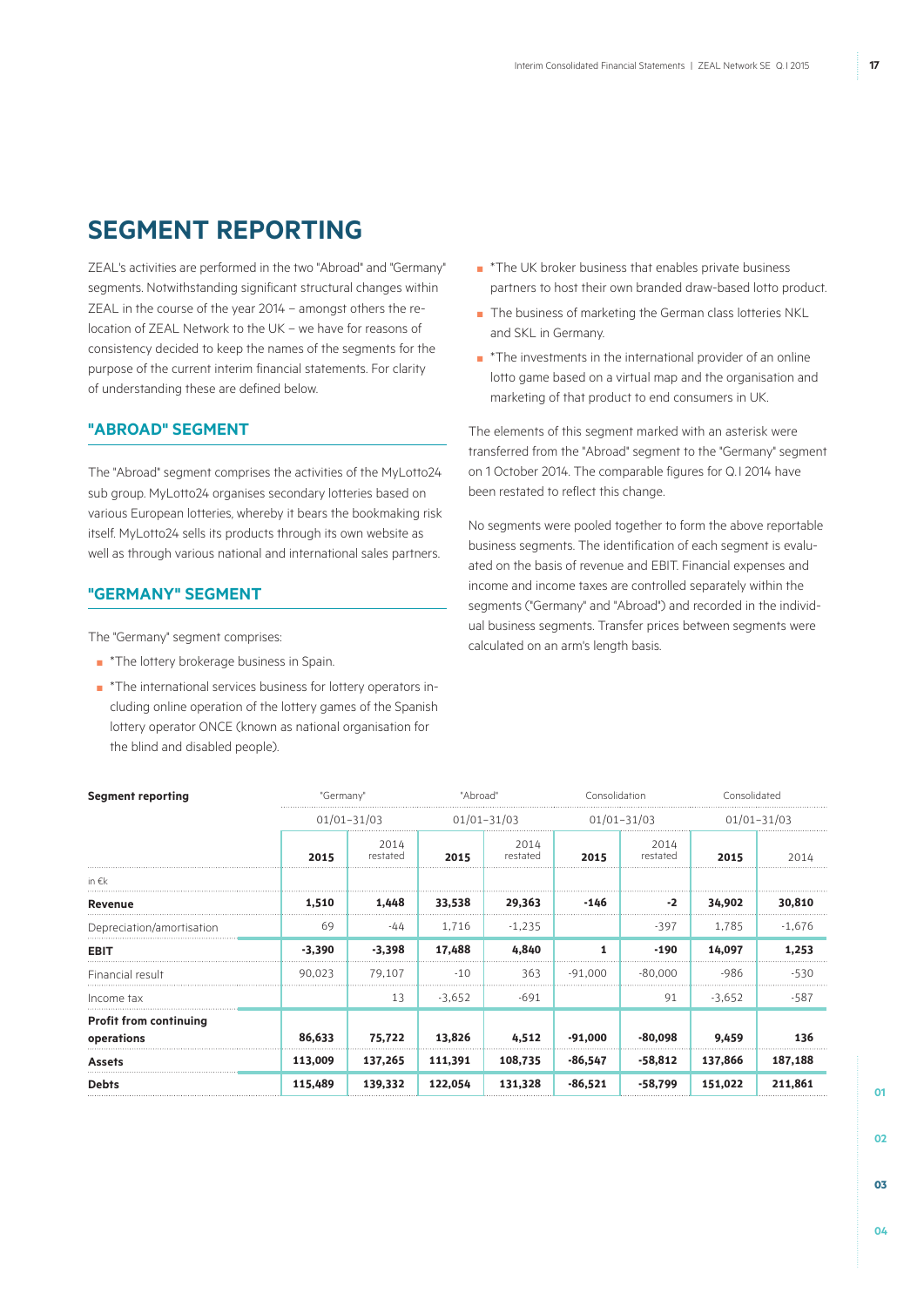# **SELECTED EXPLANATORY NOTES**

### **GENERAL**

The interim condensed consolidated financial statements for ZEAL and its subsidiaries (collectively, the Group) for the three months ended 31 March 2015 where authorised for issue in accordance with a resolution of the directors on 12 May 2015.

ZEAL SE (the Company) was incorporated and domiciled in London, UK, its shares are publicly traded (registered in England and Wales No. SE000078).

As of 10 February 2014, the registered shares of ZEAL SE are traded on the regulated market (Prime Standard) of the Frankfurt Stock Exchange in the form of so-called Clearstream Interests (CI) under the ISIN GB00BHD66J44/WKN TIPP024.

The interim condensed consolidated financial statements for the three months ended 31 March 2015 have been prepared in accordance with IAS 34 "Interim Financial Reporting". Accordingly, these interim condensed consolidated financial statements do not include all of the information and disclosures required by IFRS for complete financial statements for year-end-reporting purposes.

The interim condensed consolidated financial statements include all adjustments of a normal and recurring nature considered necessary for a fair presentation of results for interim periods. Results of the period ended 31 March 2015, are not necessarily indicative of future results.

The reporting period is 1 January to 31 March 2015.

The same accounting policies and calculation methods were used for these interim condensed consolidated financial statements as for the consolidated financial statements as at 31 December 2014.

In the period ended as at 31 March 2014 cash flow statement, cash and cash equivalents was presented without short term financial assets of €24,737k which do meet the cash equivalents definition. In that period the cash flow statement as at 31 March 2014 has therefore been restated to include these in cash and cash equivalents which reduced the cash flow from investing activities from €48,886k to -€687k and increased the cash and cash equivalents from €139,320k to €164,415k.

In the period under review, on 15 January 2015, ZEAL SE purchased from Smartgames Technologies Limited 25% of the shares in Tipp24 Investment 1 Limited and 25% of the shares in Tipp24 Investment 2 Limited. ZEAL SE now owns 100% of Tipp24 Investment 1 Limited and Tipp24 Investment 2 Limited.

### New standards, interpretations and amendments adopted by the Group

The accounting policies adopted in the preparation of the interim condensed financial statements are consistent with those adopted in the preparation of the annual financial statement for the year ended 31 December 2014, except for the adoption of new standards and interpretations effective as of 1 January 2015. The Group has not early adopted any other standards, interpretation or amendment that have been issued but are not yet effective.

The nature and the impact of each new standard or amendment are described below:

### **Amendments to IAS 19 Defined Benefit Plans: Employee Contributions**

IAS 19 requires an entity to consider contributions from employees or third parties when accounting for defined benefit plans. Where the contributions are linked to service, they should be attributed to periods of service as a negative benefit. These amendments clarify that, if the amount of the contributions is independent of the number of years of service, an entity is permitted to recognise such contributions as a reduction in the service cost in the period in which the service is rendered, instead of allocating the contributions to the periods of service. This amendment is effective for annual periods beginning on or after 1 July 2014. This amendment is not relevant to the Group, since none of the entities within the Group has defined benefit plans with contributions from employees or third parties.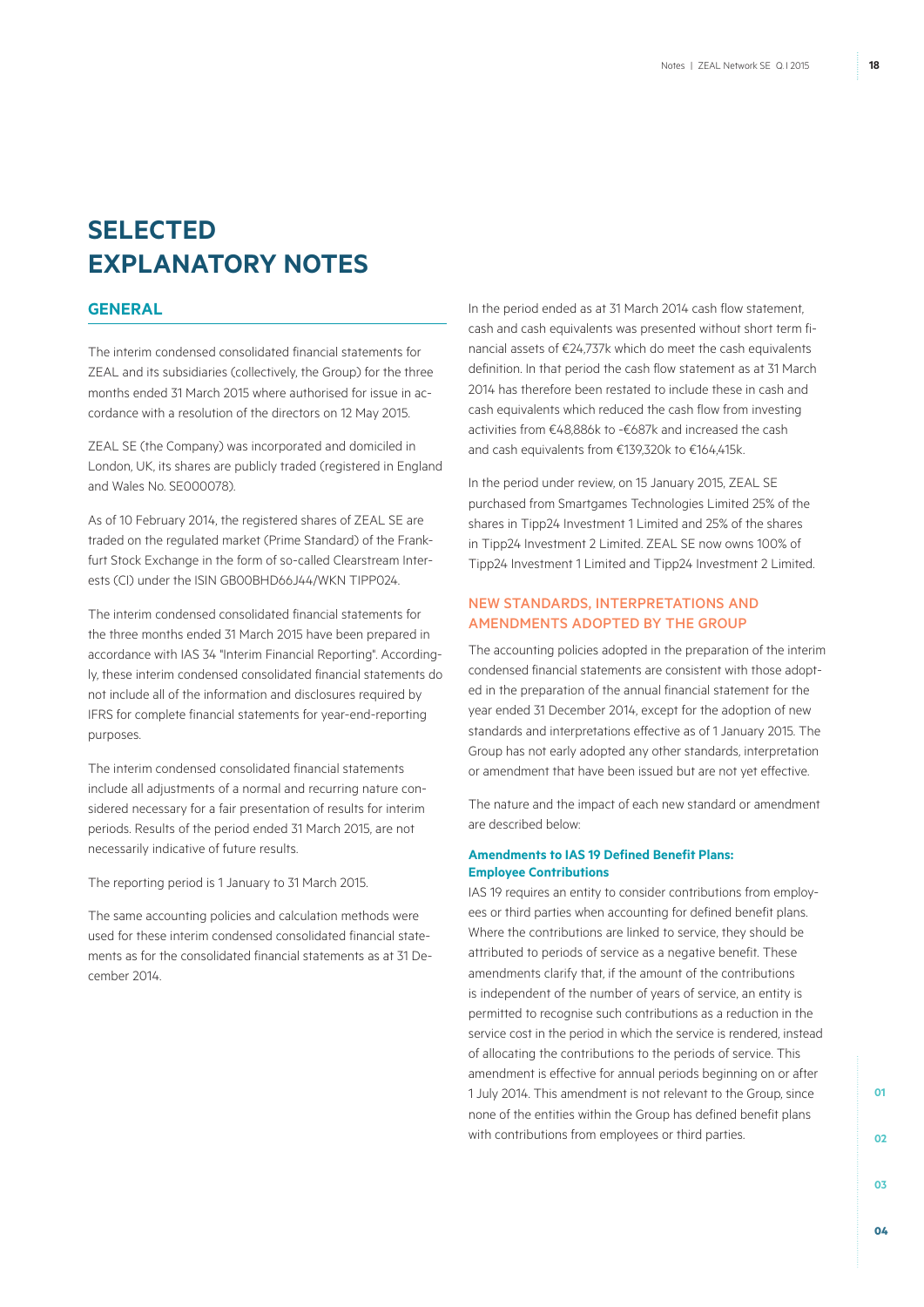### **Annual Improvements 2011–2013 Cycle**

These improvements are effective from 1 July 2014 and the Group has applied these amendments for the first time in these interim condensed consolidated financial statements. They include:

#### *IFRS 3 Business Combinations*

The amendment is applied prospectively and clarifies for the scope exceptions within IFRS 3 that:

- Joint arrangements, not just joint ventures, are outside the scope of IFRS 3.
- This scope exception applies only to the accounting in the financial statements of the joint arrangement itself.

ZEAL SE is not a joint arrangement, and thus this amendment is not relevant for the Group.

#### *IFRS 13 Fair Value Measurement*

The amendment is applied prospectively and clarifies that the portfolio exception in IFRS 13 can be applied not only to financial assets and financial liabilities, but also to other contracts within the scope of IFRS 9 (or IAS 39, as applicable). The Group does not apply the portfolio exception in IFRS 13.

### *IAS 40 Investment Property*

The description of ancillary services in IAS 40 differentiates between investment property and owner-occupied property (i.e., property, plant and equipment). The amendment is applied prospectively and clarifies that IFRS 3, and not the description of ancillary services in IAS 40, is used to determine if the transaction is the purchase of an asset or a business combination. In previous periods, the Group has relied on IFRS 3, not IAS 40, in determining whether an acquisition is of an asset or is a business acquisition. Thus, this amendment does not impact the accounting policy of the Group.

### **1 Revenue**

Compared with the first three months of 2014, revenue for the three months ended 31 Mach 2015 rose by €4,092k to €34,902k.

### **2 Personnel expenses**

In the first three months of 2015, personnel expenses were 77.3% up at €6,391k (2014: €3,605k). The year-on-year increase in personnel expenses resulted mainly from (i) a cost shift from other operating expenses due to acquisition of a former technical service provider (€3,009k) and (ii) organic headcount growth (€60.6k).

### **3 Other operating expenses**

The decrease in other operating expenses resulted mainly from decreased marketing and direct costs of operation (year-on-year decrease of €7,876k) and other costs of operation (year-on-year decrease of €3,460k).

# **4 Taxes**

In the course of a tax inspection, there is currently a dispute with the relevant tax authority regarding the validity of tax assessments for various items in the inspection period (fiscal years 2005 to 2007 inclusive).

Although we have grounds to believe that all the items queried by the tax authority were correctly assessed in accordance with the relevant regulations, the possibility cannot be excluded that the relevant authority may come to a different conclusion and successfully uphold this view in any respective legal proceedings.

As a result, there is a total tax risk of up to €3.2 million, which might have a correspondingly negative effect on the earnings, financial position and net assets of ZEAL.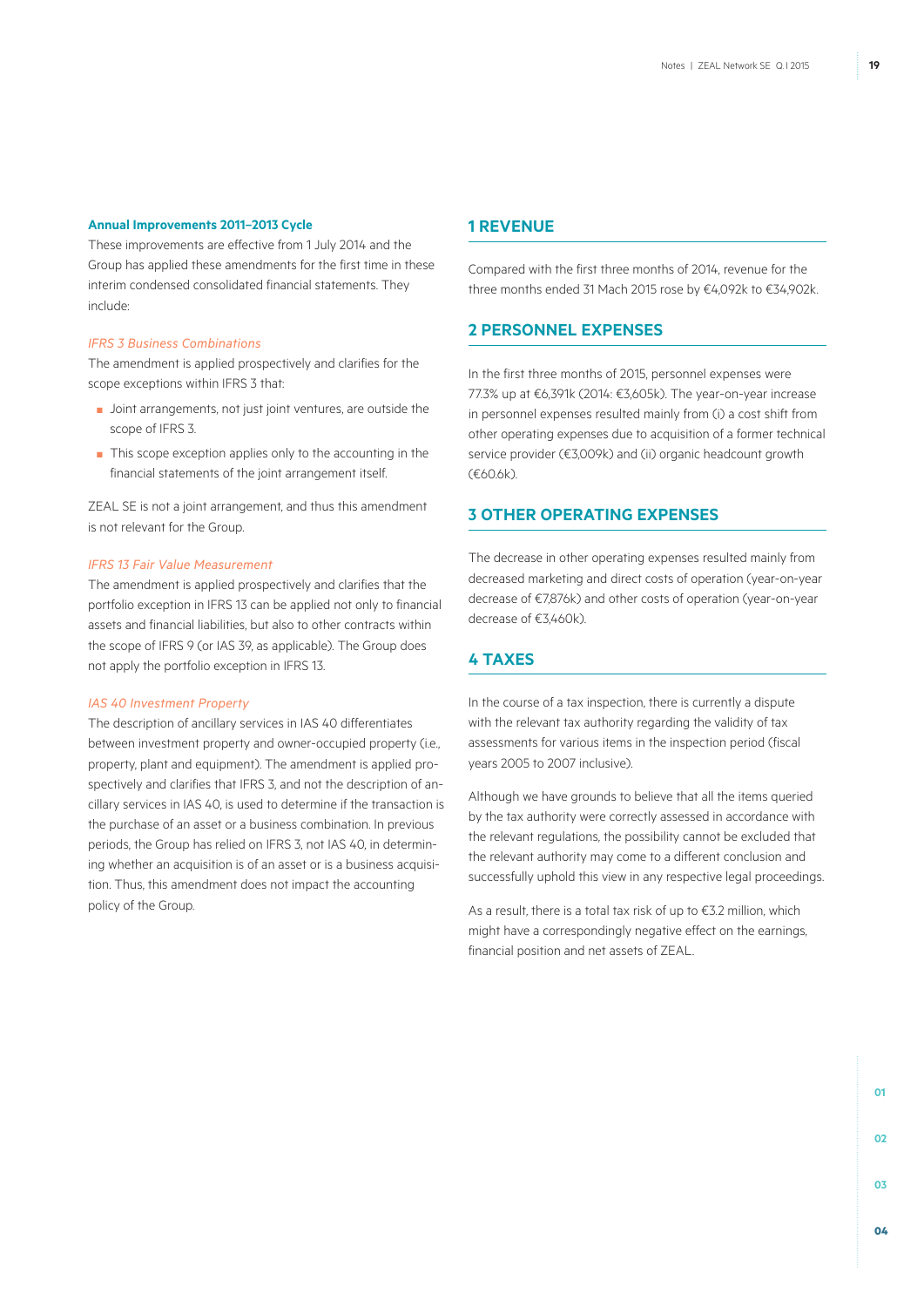### **5 Income tax**

The tax calculation of the Group is based on a tax ratio which suitably reflects the tax expense.

|                                     | 0.I 2015 | 0.I 2014 |
|-------------------------------------|----------|----------|
| in $\epsilon$ k                     |          |          |
| Current income tax expense          | 3.640    |          |
| Current deferred tax expense/income |          |          |
| <b>Total income tax</b>             | 3.652    |          |

### **6 DIVIDEND**

ZEAL SE intends to pay sustainable annual dividends of a total of at least €2.80 for 2015. Dividends shall be paid in quarterly instalments. On 31 March 2015 the shareholders was distributed an interim dividend of €0.70 per share in respect of the 2015 business year.

### **7 Investment in an associate**

The Group holds a stake of 25.7% in Geonomics Global Games Limited, London, UK. Geonomics has its own licence to operate and market GeoLotto – a lotto game based on a virtual map. In addition to this B2C model in the UK, Geonomics plans to sell the end-user product as a B2G solution to state lottery companies and gaming companies.

Geonomics Global Games Limited is accounted for in the consolidated financial statements using the equity method. The fiscal year of Geonomics Global Games Limited ends on 31 December.

|                                                                               | 31/03/2015 |        |
|-------------------------------------------------------------------------------|------------|--------|
| in $\epsilon$ k                                                               |            |        |
| Summary of the assets and liabilities of the associated company               |            |        |
| Current assets including cash and cash equivalents of €2,284k (2014: €2,980k) | 2,923      | 3.561  |
| Non-current assets <sup>1</sup>                                               | 54,739     | 55.349 |
| Current liabilities                                                           | $-720$     |        |
| Non-current liabilities                                                       |            |        |
| Net assets                                                                    | 56,942     | 58,230 |
| 27.5% share of the net assets                                                 | 14.634     | 14.965 |
| Group's carrying amount of the investment                                     | 14,634     |        |

*1 Non-current assets includes goodwill arising on the Group's investment in Geonomics Global Games.*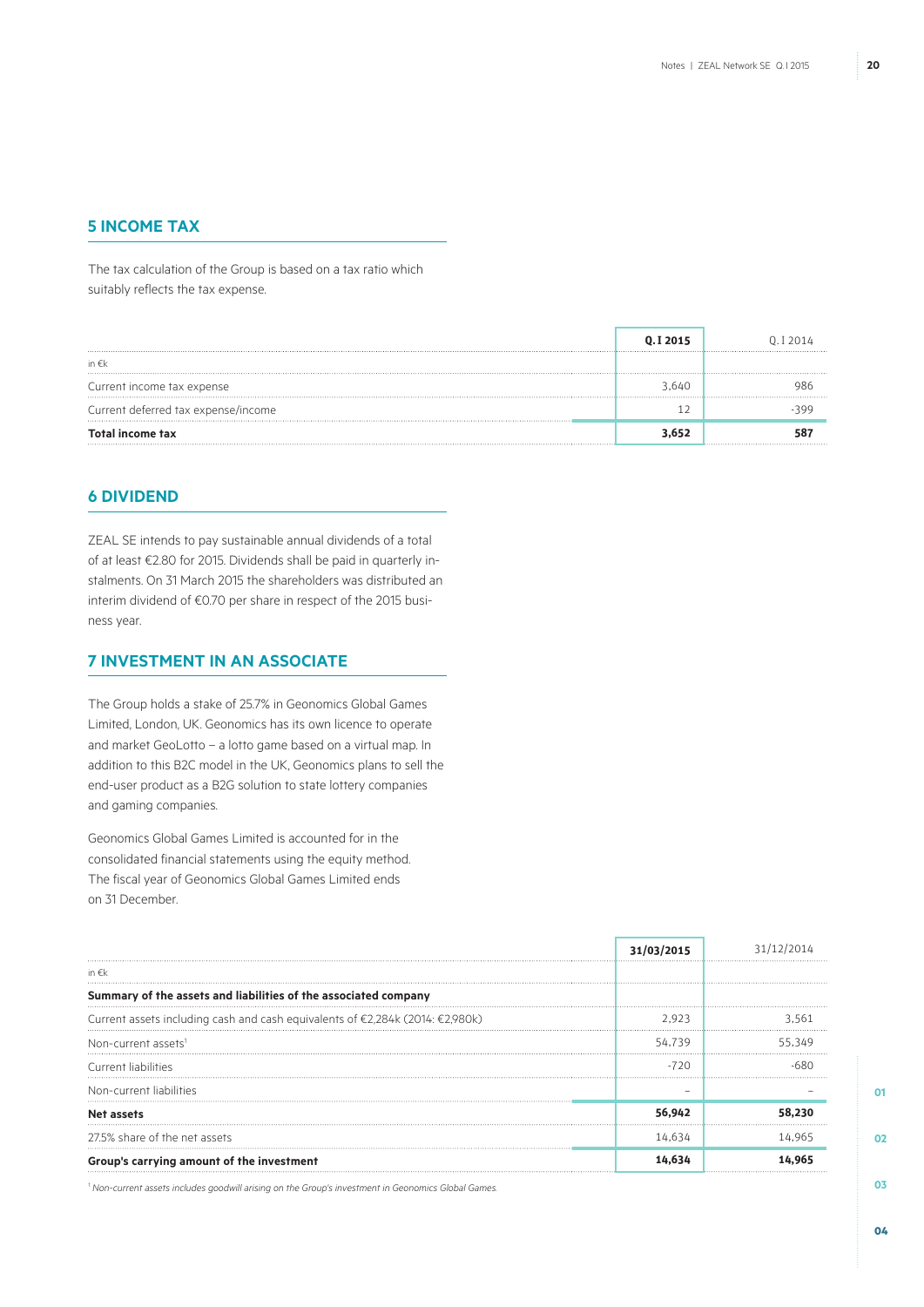|                                                                                                                                                                                                                   | 0.12015 |  |
|-------------------------------------------------------------------------------------------------------------------------------------------------------------------------------------------------------------------|---------|--|
| in €k                                                                                                                                                                                                             |         |  |
| Summary of profit or loss of the associated company                                                                                                                                                               |         |  |
| Revenue                                                                                                                                                                                                           | 549     |  |
| Loss from continuing operations, after depreciation and amortisation of $\epsilon$ 188k (2014: $\epsilon$ 350k),<br>finance income of €16k (2014: €30k), finance expense of nil (2014: €1k) and income tax of nil |         |  |
| $(2014; \in$ nil)                                                                                                                                                                                                 |         |  |
| Total comprehensive income                                                                                                                                                                                        |         |  |

# **8 Interest in a joint venture**

On 1 October 2013, Tipp24 Investment 2 Limited acquired 50% of the shares in Geo24 UK Limited in London, UK. Geo24 UK Limited operates GeoLotto, a lotto game based on a virtual map.

Geo24 UK Limited is accounted for in the consolidated financial statements using the equity method. The fiscal year of Geo24 UK Limited ends on 31 December.

|                                                                                                   | 31/03/2015 |            |
|---------------------------------------------------------------------------------------------------|------------|------------|
| in $\epsilon$ k                                                                                   |            | . <b>.</b> |
| Summary of the assets and liabilities of the joint venture company                                |            |            |
| Current assets including cash and cash equivalents of $\epsilon$ 2,769k (2014: $\epsilon$ 3,710k) | 2.809      | 3.802      |
| Non-current assets <sup>1</sup>                                                                   | 11.509     | 11.838     |
| Current liabilities                                                                               | -692       |            |
| Non-current liabilities                                                                           |            |            |
| Net assets                                                                                        | 13.626     |            |
| 50% share of the net assets                                                                       | 6.813      | 7.428      |
| Group's carrying amount of the investment                                                         | 6.813      |            |

*1 Non-current assets includes goodwill arising on the Group's investment in Geo24 Limited.*

|                                                                                                 | 0. I 2015 |  |
|-------------------------------------------------------------------------------------------------|-----------|--|
| in $\notin k$                                                                                   |           |  |
| Summary of profit or loss of the joint venture company                                          |           |  |
| Revenue                                                                                         |           |  |
| Loss from continuing operations, after depreciation of €132k (2014: €1k), finance income of €3k |           |  |
| (2014: €1k), finance expense of nil (2014: €nil) and income tax of nil (2014: €nil)             | -246      |  |
| Total comprehensive income                                                                      | -1 246    |  |

**01 02**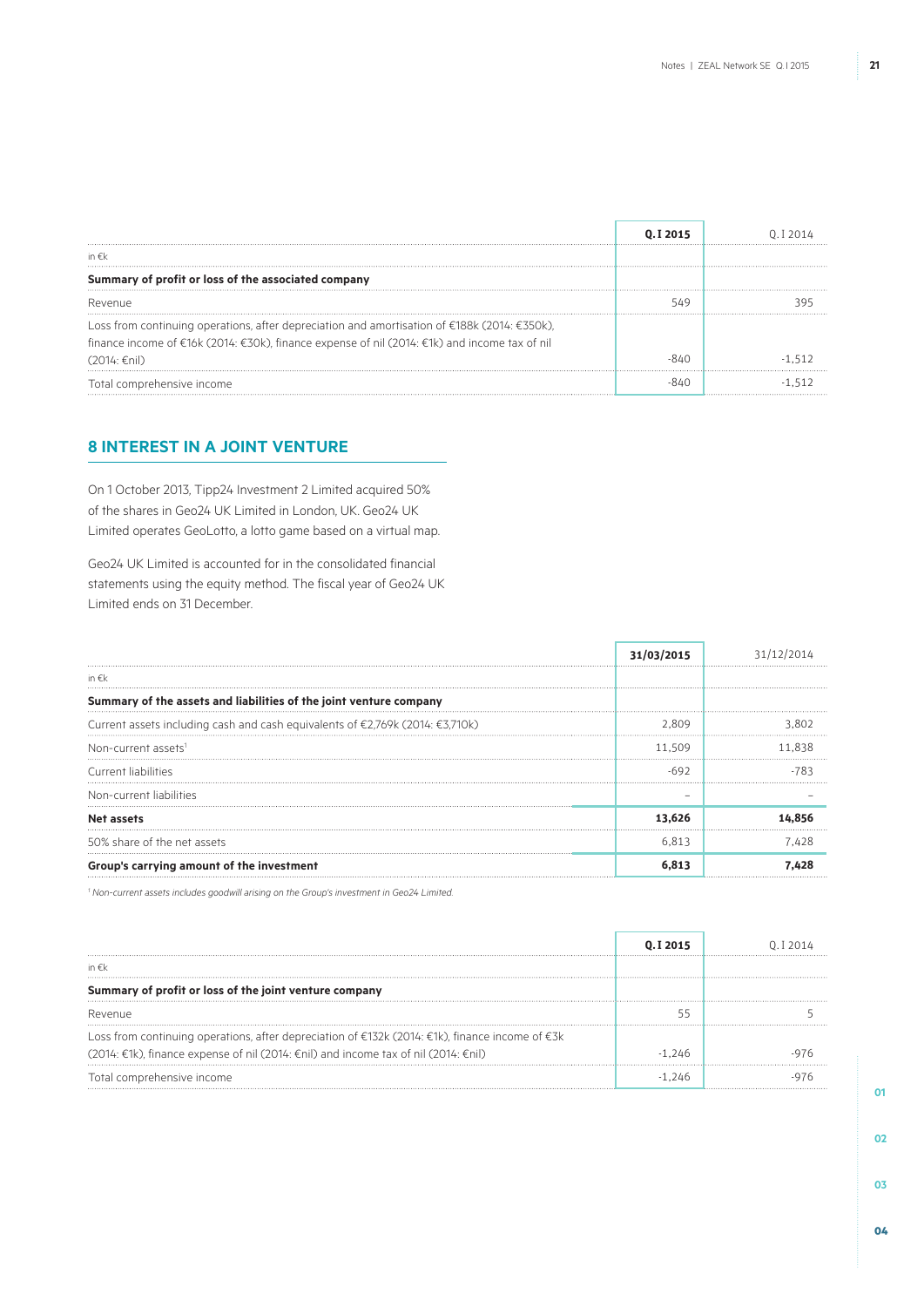# **9 Financial assets and financial liabilities**

The financial instruments included in the following balance sheet item can be allocated to the following categories as at 31 March 2015 and 31 December 2014:

| <b>Financial instruments</b>       |                | Fair value              | Non-financial          |                   | <b>Book value</b> | <b>Fair value</b> |
|------------------------------------|----------------|-------------------------|------------------------|-------------------|-------------------|-------------------|
| as at 31 March 2015                | Amortised cost | recognised<br>in equity | assets/<br>liabilities | Total             | 31/03/2015        | 31/03/2015        |
| in $\epsilon$ k                    |                |                         |                        |                   |                   |                   |
| <b>Assets</b>                      |                |                         |                        |                   |                   |                   |
| Cash and pledged cash              |                |                         |                        |                   |                   |                   |
| Receivables                        | 97,237         |                         |                        | 97,237            |                   |                   |
| Non-financial assets               |                |                         | 11                     | 11                | 97,248            | 97,248            |
| <b>Short-term financial assets</b> |                |                         |                        |                   |                   |                   |
| Available-for-sale                 |                |                         |                        |                   |                   |                   |
| financial assets                   |                | 7,069                   |                        | 7,069             |                   |                   |
| Held-to-maturity                   |                |                         |                        |                   |                   |                   |
| financial assets                   | 8,697          |                         |                        | 8,697             | 15,765            | 15,765            |
| <b>Trade receivables</b>           |                |                         |                        |                   |                   |                   |
| Receivables                        | 675            |                         |                        | 675               | 675               | 675               |
| Other assets                       |                |                         |                        |                   |                   |                   |
| Receivables                        | 4,626          |                         | 5,564                  | 10,190            |                   |                   |
| Loans                              |                |                         |                        |                   | 10,190            | 10,190            |
| Long-term other assets             |                |                         |                        |                   |                   |                   |
| Receivables                        |                |                         |                        |                   |                   |                   |
| <b>Total assets</b>                |                |                         |                        |                   | 123,878           | 123,878           |
| - of which loans and receivables   |                |                         |                        |                   | 108,112           | 108,112           |
| - of which available-for-sale      |                |                         |                        |                   |                   |                   |
| financial assets                   |                |                         |                        |                   | 7,069             | 7,069             |
| Held-to-maturity financial         |                |                         |                        |                   |                   |                   |
| assets, short-term                 |                |                         |                        |                   | 8,697             | 8,697             |
| Held-to-maturity financial         |                |                         |                        |                   |                   |                   |
| assets, long-term                  |                |                         |                        |                   |                   |                   |
| <b>Liabilities</b>                 |                |                         |                        |                   |                   |                   |
| Trade payables                     | 7,024          |                         |                        | 7,024             | 7,024             | 7,024             |
| Other liabilities                  | 14,440         |                         | 2,325                  | 16,765            |                   |                   |
| <b>Financial liabilities</b>       | 123            |                         |                        | 123               | 16,888            | 16,888            |
| <b>Total liabilities</b>           |                |                         |                        |                   | 23,912            | 23,912            |
| - of which liabilities             |                |                         |                        | $\qquad \qquad -$ | 23,912            | 23,912            |

**03**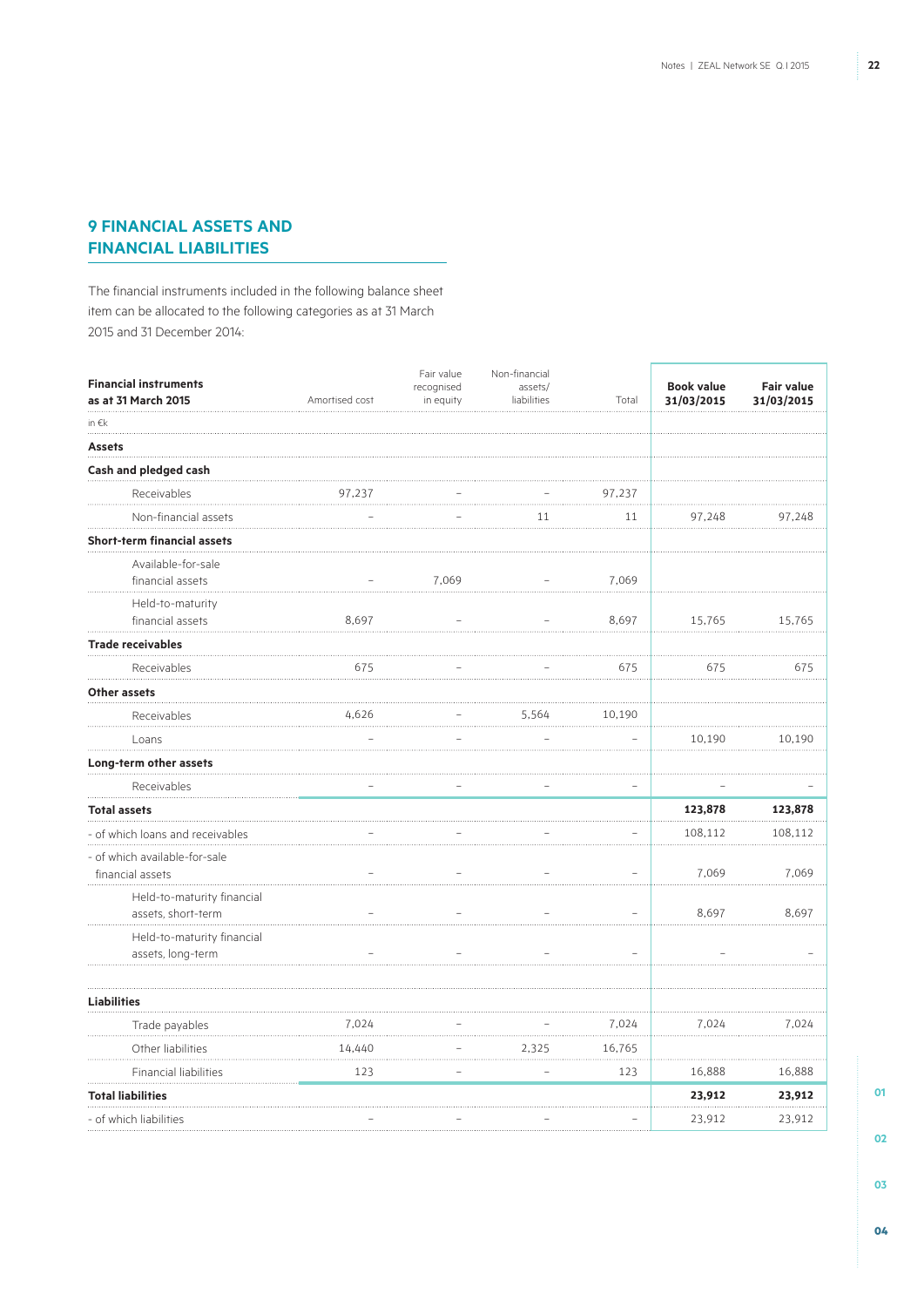| <b>Financial instruments</b><br>as at 31 December 2014 | Amortised cost | Fair value<br>recognised<br>in equity | Non-financial<br>assets/<br>liabilities | Total             | <b>Book value</b><br>31/12/2014 | <b>Fair value</b><br>31/12/2014 |
|--------------------------------------------------------|----------------|---------------------------------------|-----------------------------------------|-------------------|---------------------------------|---------------------------------|
| in $\epsilon$ k                                        |                |                                       |                                         |                   |                                 |                                 |
| <b>Assets</b>                                          |                |                                       |                                         |                   |                                 |                                 |
| Cash and pledged cash                                  |                |                                       |                                         |                   |                                 |                                 |
| Receivables                                            | 92,575         |                                       |                                         | 92,575            |                                 |                                 |
| Non-financial assets                                   |                |                                       | 9                                       | 9                 | 92,584                          | 92,584                          |
| <b>Short-term financial assets</b>                     |                |                                       |                                         |                   |                                 |                                 |
| Available-for-sale<br>financial assets                 |                | 9,258                                 |                                         | 9,258             |                                 |                                 |
| Held-to-maturity<br>financial assets                   | 6,297          |                                       |                                         | 6,297             | 15,555                          | 15,555                          |
| <b>Trade receivables</b>                               |                |                                       |                                         |                   |                                 |                                 |
| Receivables                                            | 583            |                                       |                                         | 583               | 583                             | 583                             |
| Other assets                                           |                |                                       |                                         |                   |                                 |                                 |
| Receivables                                            | 5,079          |                                       | 5,559                                   | 10,638            |                                 |                                 |
| Loans                                                  |                |                                       |                                         |                   | 10,638                          | 10,638                          |
| Long-term other assets                                 |                |                                       |                                         |                   |                                 |                                 |
| Receivables                                            |                |                                       | 20                                      | 20                | 20                              | 20                              |
| <b>Total assets</b>                                    |                |                                       |                                         |                   | 119,380                         | 119,380                         |
| - of which loans and receivables                       |                |                                       |                                         |                   | 103,825                         | 103,825                         |
| - of which available-for-sale<br>financial assets      |                |                                       |                                         |                   | 9,258                           | 9,258                           |
| Held-to-maturity financial<br>assets, short-term       |                |                                       |                                         | ÷                 | 6,297                           | 6,297                           |
| Held-to-maturity financial<br>assets, long-term        |                |                                       |                                         |                   |                                 |                                 |
| <b>Liabilities</b>                                     |                |                                       |                                         |                   |                                 |                                 |
| Trade payables                                         | 7,505          |                                       |                                         | 7,505             | 7,505                           | 7,505                           |
| Other liabilities                                      | 17,048         |                                       | 2,029                                   | 19,077            |                                 |                                 |
| Financial liabilities                                  | 109            |                                       | $\overline{\phantom{0}}$                | 109               | 19,186                          | 19,186                          |
| <b>Total liabilities</b>                               |                |                                       |                                         |                   | 26,691                          | 26,691                          |
| - of which liabilities                                 |                | $\overline{\phantom{m}}$              | $\overline{\phantom{m}}$                | $\qquad \qquad -$ | 26,691                          | 26,691                          |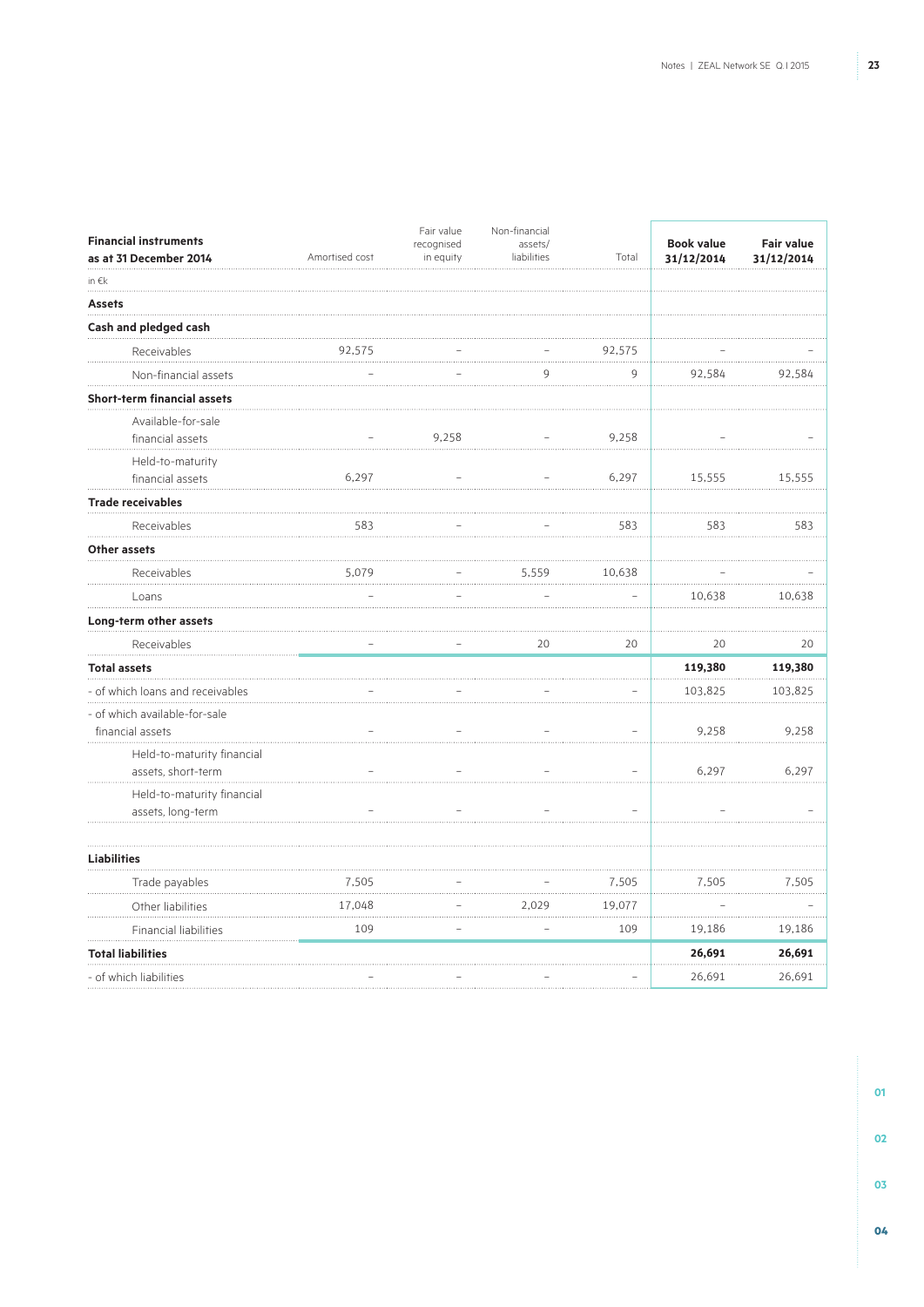For all financial instruments carrying amount approximates the fair value.

There were no transfers between Level 1 and Level 2 fair value measurements during the period, and no transfers into or out of Level 3 fair value measurements during the three-month period ended 31 March 2015.

### Fair value hierarchy

All assets and liabilities for which fair value is measured or disclosed in the financial statements are categorised within the fair value hierarchy, based on the lowest level input that is significant to the fair value measurement as a whole:

- Level 1 Quoted (unadjusted) market prices in active markets for identical assets or liabilities
- Level 2 Valuation techniques for which the lowest level input that is significant to the fair value measurement is directly or indirectly observable
- $\blacksquare$  Level 3 Valuation techniques for which the lowest level input that is significant to the fair value measurement is unobservable

For assets and liabilities that are recognised at fair value on a recurring basis, the Group determines whether transfers have occurred between levels in the hierarchy by re-assessing categorisation (based on the lowest level input that is significant to the fair value measurement as a whole) at the end of each reporting period.

#### Valuation methods and assumptions

The fair value of the financial assets and liabilities is the amount at which the asset could be sold or the liability transferred in a current transaction between market participants, other than in a forced or liquidation sale.

Financial assets are classified into the following specified categories:

#### **a) Financial assets "at fair value through profit or loss"**

Financial assets are classified as "at fair value through profit or loss" when the financial asset is either held for trading or it is designated as "at fair value through profit or loss".

A financial asset is classified as held for trading if:

- it has been acquired principally for the purpose of selling it in the near term, or
- on initial recognition it is part of a portfolio of identified financial instruments that ZEAL manages together and has a recent actual pattern of short-term profit-taking, or
- it is a derivative that is not designated and effective as a hedging instrument.

A financial asset other than a financial asset held for trading may be designated as "at fair value through profit or loss" upon initial recognition if:

- such designation eliminates or significantly reduces a measurement or recognition inconsistency that would otherwise arise, or
- the financial asset forms part of a group of financial assets or financial liabilities or both, which is managed and its performance is evaluated on a fair value basis, in accordance with the Group's documented risk management or investment strategy, and information about the grouping is provided internally on that basis, or
- it forms part of a contract containing one or more embedded derivatives, and IAS 39 "Financial Instruments: Recognition and Measurement" permits the entire combined contract (asset or liability) to be designated as "at fair value through profit or loss".

Financial assets "at fair value through profit or loss" are stated at fair value, with any gains or losses arising on remeasurement recognised in profit or loss. The net gain or loss recognised in profit or loss incorporates any dividend or interest earned on the financial asset and is included in the "other gains and losses" line item in the consolidated income statement.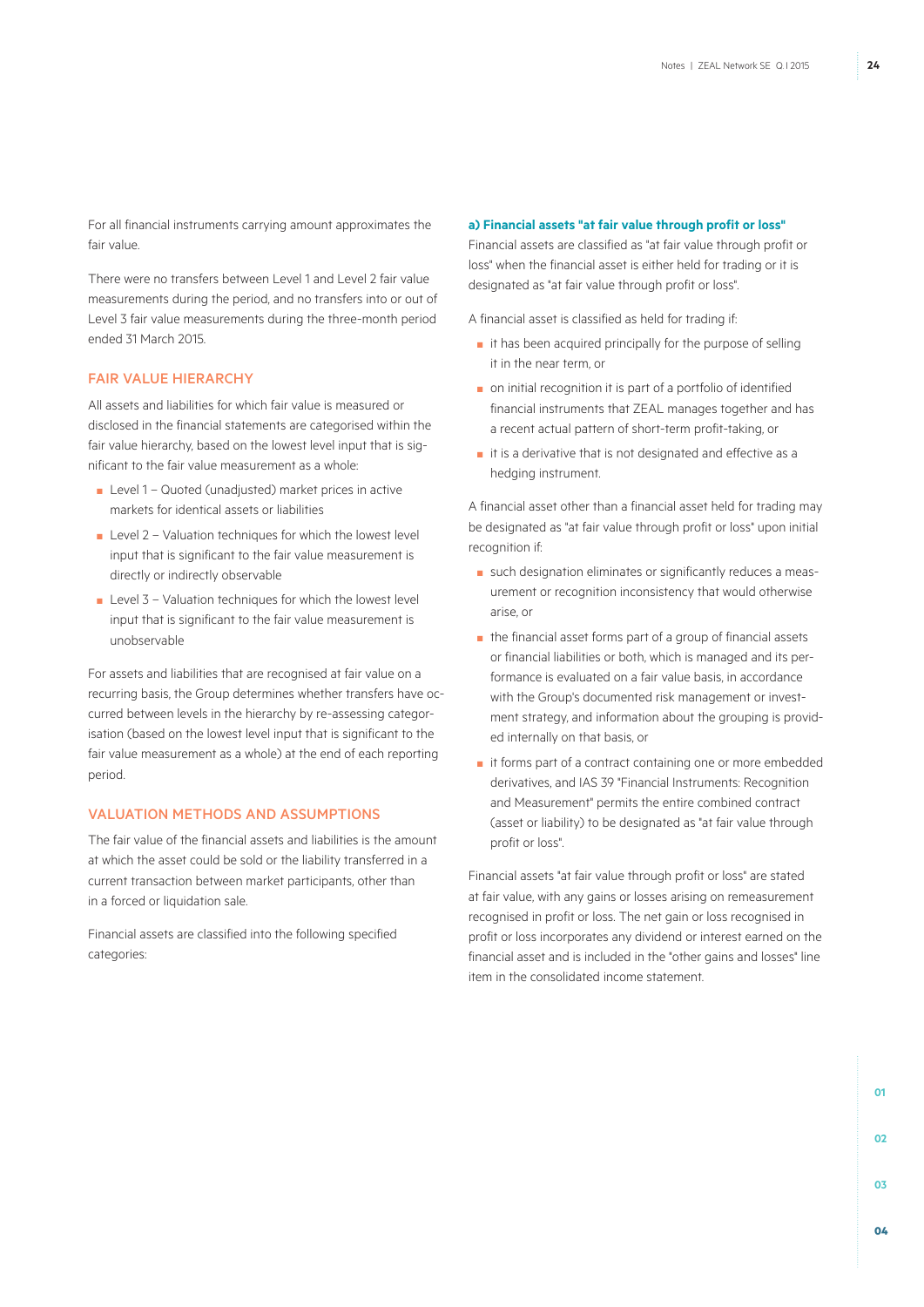### **b) Available-for-sale financial assets**

Available-for-sale financial assets are non-derivatives that are either designated as available-for-sale or are not classified as

- a) loans and receivables, or
- b) held-to-maturity financial instruments, or
- c) financial assets at fair value through profit or loss.

After initial measurement, available-for-sale financial assets are subsequently measured at fair value with unrealised gains or losses recognised in other comprehensive income and credited in the "available-for-sale" reserve until the investment is derecognised, at which time the cumulative gain or loss is recognised in other operating income, or the investment is determined to be impaired, when the cumulative loss is reclassified from the "available-for-sale" reserve to the statement of profit or loss in finance costs. Interest earned whilst holding available-for-sale financial assets is reported as interest income using the effective interest rate method.

The Group evaluates whether the ability and intention to sell its available-for-sale financial assets in the near term is still appropriate. When, in rare circumstances, the Group is unable to trade these financial assets due to inactive markets, the Group may elect to reclassify these financial assets if the management has the ability and intention to hold the assets for foreseeable future or until maturity.

For a financial asset reclassified from the "available-for-sale" category, the fair value carrying amount at the date of reclassification becomes its new amortised cost and any previous gain or loss on the asset that has been recognised in equity is amortised to profit or loss over the remaining life of the investment using the effective interest rate. Any difference between the new amortised cost and the maturity amount is also amortised over the remaining life of the asset using the effective interest rate. If the asset is subsequently determined to be impaired, then the amount recorded in equity is reclassified to the statement of profit or loss.

### **c) Loans and receivables**

Loans and receivables are non-derivative financial assets with fixed or determinable payments that are not quoted in an active market. Loans and receivables (including trade and other receivables, bank balances and cash, and others) are measured at amortised cost using the effective interest method, less any impairment.

Interest income is recognised by applying the effective interest rate, except for short-term receivables when the recognition of interest would be immaterial.

# **10 Objectives and methods of capital management**

The Group operates a decentralised capital management system. All key decisions concerning the financial structure of the "German" segment are taken by the Executive Board of ZEAL Network. MyLotto24 Limited is responsible for capital management of the "Abroad" segment, with the exception of Tipp24 Services Limited which undertakes its own capital management. The principles and objectives of financial management, as well as the risks which ZEAL is exposed to, are presented in the Risk Report in the 2014 Annual Report.

### **11 Interest rate risk**

The Group invests a part of its funds in a combination of fixed term deposits. For these funds, which are mainly held in liquid or short-term investments, there is a general risk from changing interest rates. A sensitivity analysis was conducted for the portfolio of cash and short-term financial assets held on 31 March 2015 with a simulated interest rate increase of 50 base points. Assuming no changes are made to the portfolio in response to the interest rate increase, there would be a rise in interest income of €377k (in a simplified calculation). Under consideration of the duration of those investments currently in the portfolio, there would be an expected reduction of this interest income of €17k. The overall effect, therefore, would be an increase in interest income of €360k.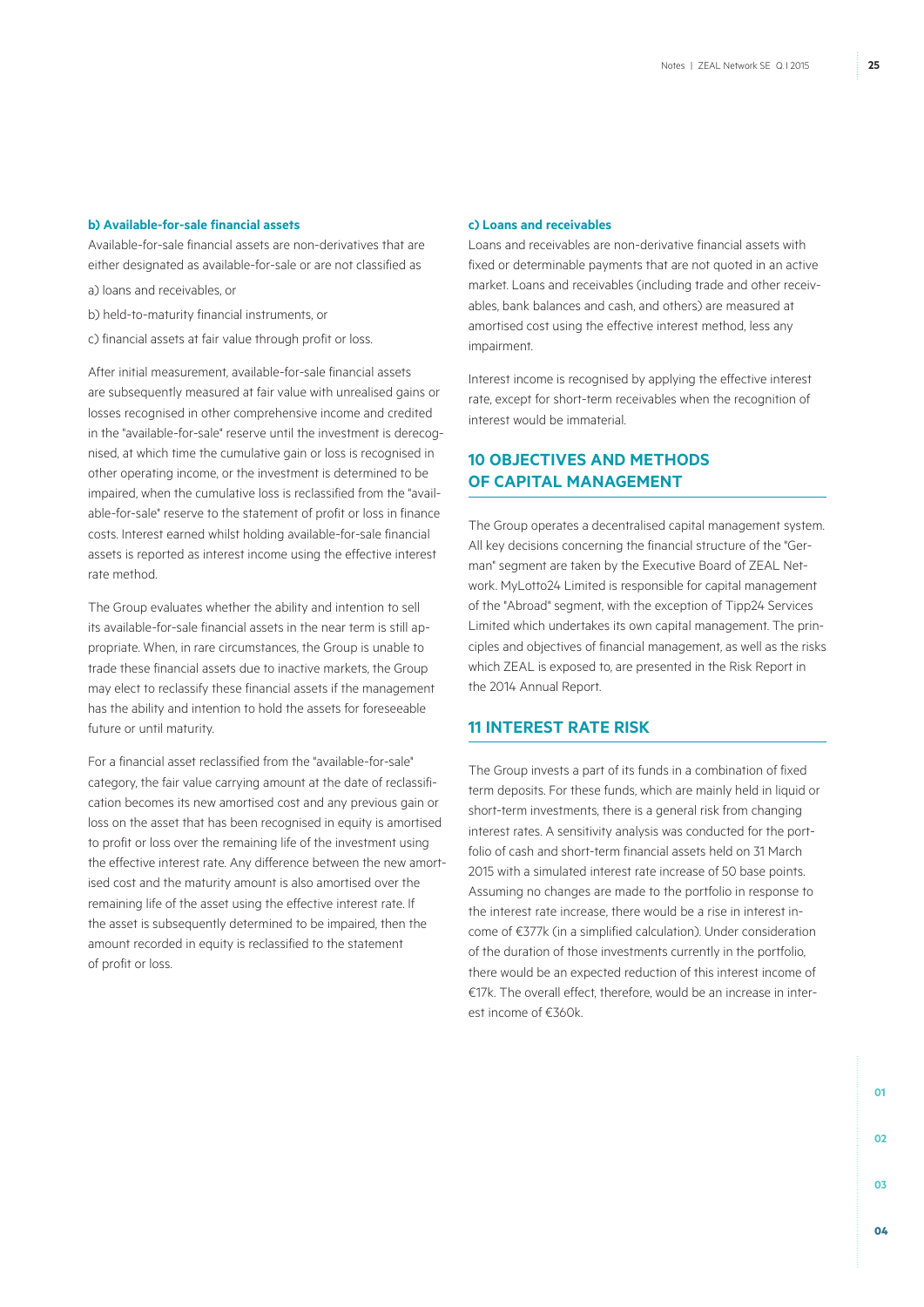### **12 Currency risk**

The Group is exposed to a currency risk as a result of GBP exchange rates arising from payments received and made in foreign currency which differ from the Group's functional currency and are not always offset by payments in the same currency of the same amount and with the same maturities. Moreover, some of the Group's financial assets are denominated in GBP and thus exposed to a currency risk.

In order to determine the currency risk, a fluctuation of the Euro to Great British Pound exchange rate of 10% was assumed as of 31 March 2015. On the basis of this assumption, a revaluation of the Great British Pound against the Euro of 10% to 0.80003 GBP/ EUR would result in an effect of €-3,030k on earnings. A devaluation of the Great British Pound against the Euro of 10% to 0.65457 GBP/EUR would result in an effect of €1,998k on earnings.

### **13 Subsequent events**

There are no known events after the date of the Interim Consolidated Statement that require disclosure.

### **14 Related parties**

The members of ZEAL SE's Executive Board and Supervisory Board are regarded as related parties in accordance with IAS 24. Oliver Jaster is member of the Supervisory Board. The operating business of Schumann e.K. (a company fully consolidated in the Group's financial statements) was outsourced to Günther Direct Services GmbH. In return the company received compensation of €30k in the period under review. Günter Direct Services GmbH is a company of the Günther Group which is indirectly controlled by Oliver Jaster.

Jens Schumann is a member of the Supervisory Board of ZEAL SE and at the same time sole partner of Schumann e.K. This structure has existed in comparable form since 2002 and was chosen because class lotteries only issue sales licences at present to natural persons or companies in which neither the liability of the company nor its direct and indirect partners is limited. A cooperation agreement is in place between ZEAL SE and Schumann e.K., which governs the processing of game participation of class lottery customers by Schumann e.K. under the terms of the agreement, Schumann e.K. must pay all commissions and other brokerage fees collected in this context to ZEAL SE. ZEAL SE provides Schumann e.K. with services in the field of accounting, bookkeeping, marketing and technical services and bears the costs incurred by Schumann e.K. in running its operations. As Jens Schumann operates Schumann e.K. in the interest of ZEAL SE, ZEAL SE has undertaken to indemnify them in the event of any personal claims by third parties arising from or in connection with the operation of Schumann e.K. Indemnification is limited to the extent that fulfillment of this indemnification may not cause ZEAL SE to become insolvent or over-indebted. In his capacity as shareholder of Schumann e.K., Mr. Schumann did not receive any remuneration during the period under review.

There were no other significant transactions with related parties in the period under review which required reporting.

**01** 02 **03**